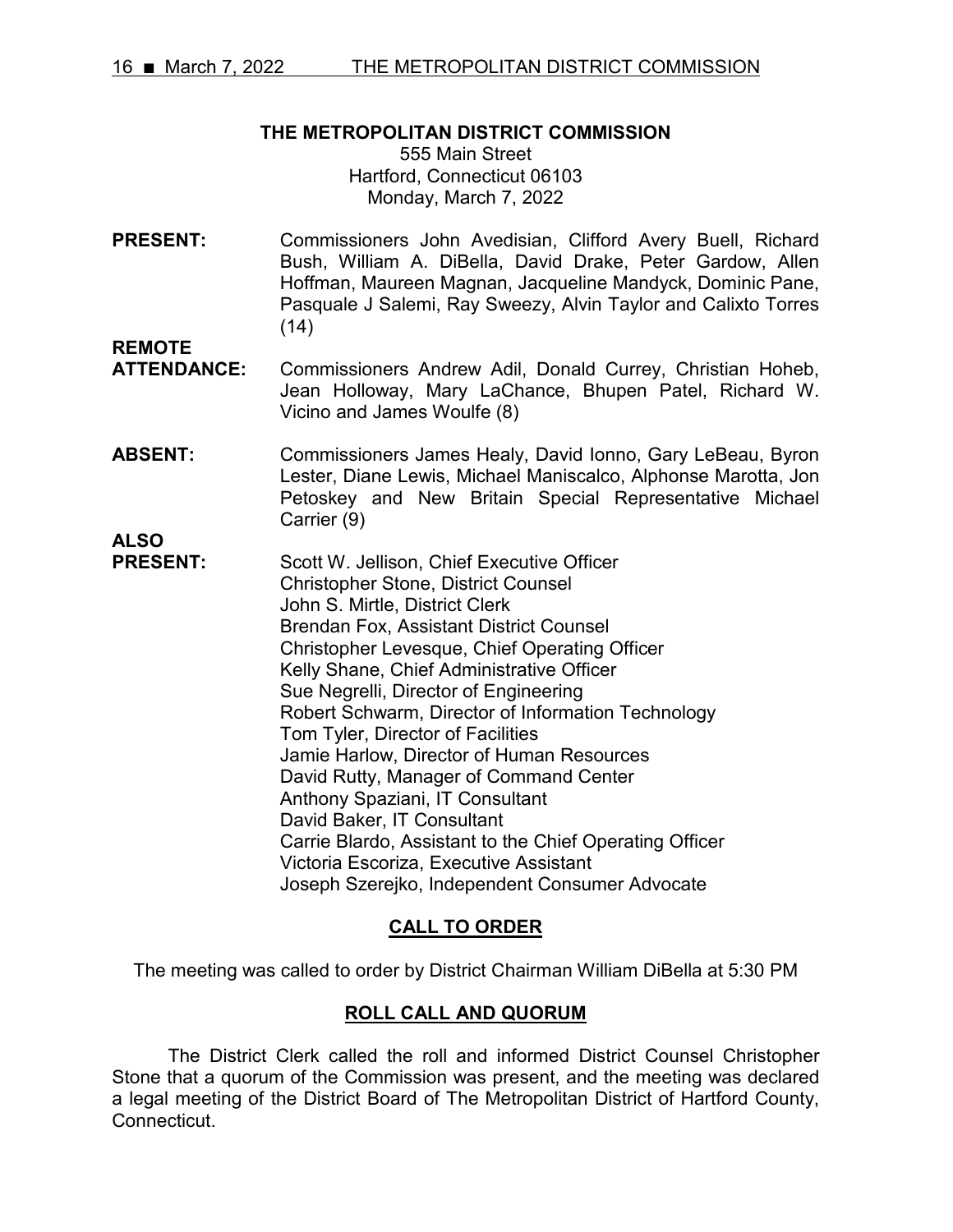# **PLEDGE OF ALLEGIANCE**

Those in attendance stood and recited the Pledge of Allegiance

# **APPROVAL OF MINUTES**

*On motion made by Commissioner Sweezy and duly seconded, the meeting minutes of January 10, 2022 were approved. Commissioner Adil abstained.* 

# **PUBLIC COMMENTS RELATIVE TO AGENDA ITEMS**

Attorney Joseph Szerejko, Independent Consumer Advocate, introduced himself to the District Board as the new Independent Consumer Advocate.

Joan Facey of Hartford spoke regarding a complaint related to a shared sewer lateral that was disconnected from the sewer main in the street due to a building demolition, resulting in sewer backup into her property. She requested that the District Clerk take her complaint and refer it to the Bureau of Public Works for consideration.

Judy Allen of West Hartford spoke regarding agenda item #12B, and asked at what point the public would become aware of the particular property that is being considered for sale.

# **REPORT FROM CHIEF EXECUTIVE OFFICER**

Chief Executive Officer Scott Jellison reported to the District Board on the current status of the mask mandate, the receipt of a bill from the US Army Corps. of Engineers for Colebrook Dam and MDCs sponsorship of the Special Olympics.

# **REPORT FROM DISTRICT COUNSEL**

District Counsel Christopher Stone reported to the District Board on Colebrook River Lake Dam, labor grievances, the upcoming sale of 705 Kenney Street in Manchester, litigation related to the sewer liner failure in Linbrook Drive West Hartford and a summary of the 2021 collections for unpaid water bills.

Brendan Fox, Assistant District Counsel, provided a report on the current legislative session.

# **APPOINTMENT OF COMMISSIONERS TO ETHICS ADVISORY BOARD**

This agenda item was postponed until the next meeting.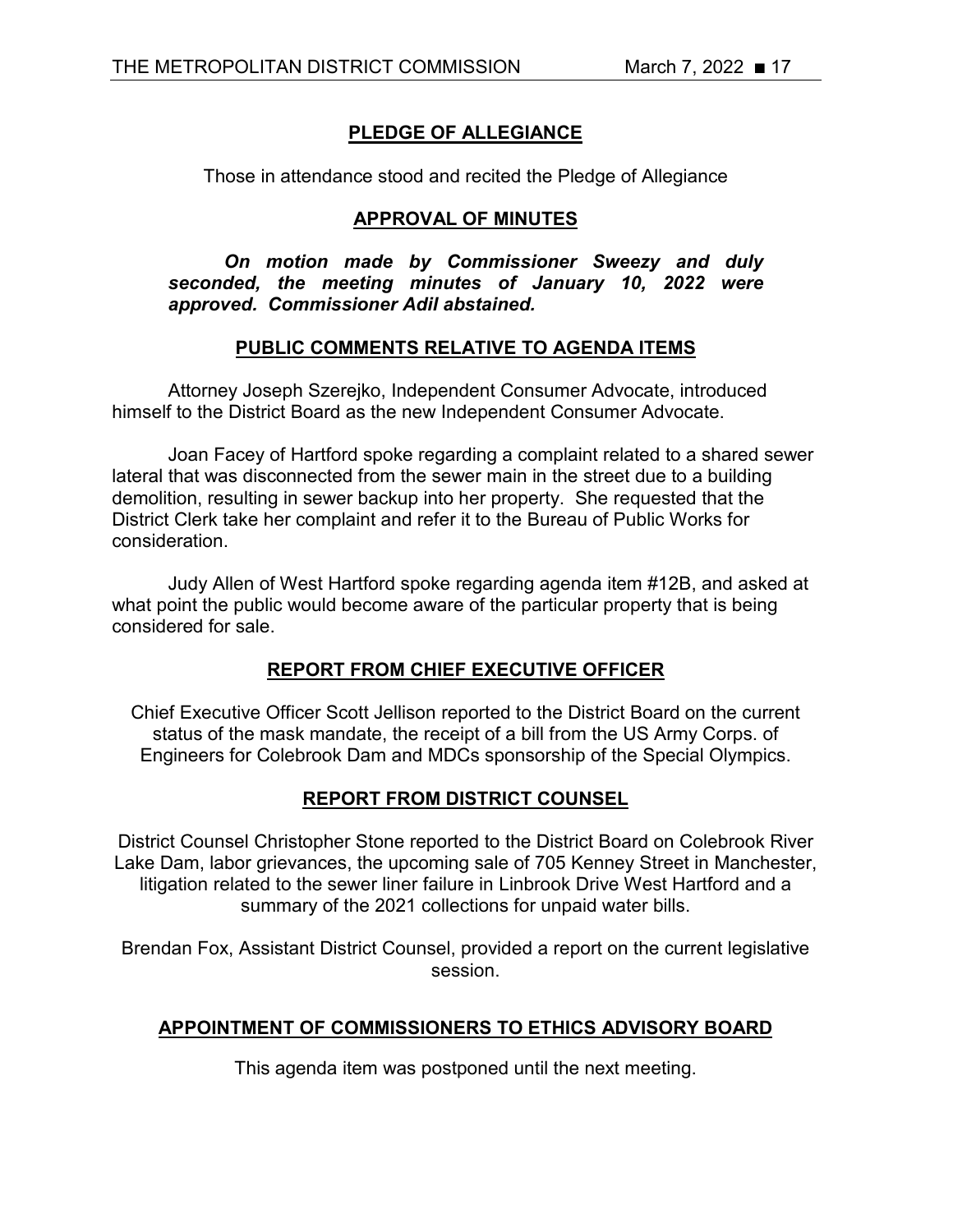# **COMMITTEE ON ORGANIZATION APPOINTMENT OF DIRECTOR OF OPERATIONS & UTILITY SERVICES**

**To:** Committee on Organization March 7, 2022

Pursuant to Section B3b of the District By-Laws, it is the recommendation of the staff of The Metropolitan District and approved by the Committee on Organization to appoint David Rutty as Director of Operations & Utility Services for The Metropolitan District.

At a meeting of the Committee on Organization on March 7, 2022, it was:

- **Voted:** That the Committee on Organization recommends to the District Board passage of the following resolution:
- **Resolved:** That the District Board, in accordance with Section B3b of the District By-Laws, hereby appoints David Rutty as Director of Operations & Utility Services for The Metropolitan District effective March 7, 2022.

Respectfully submitted,

John S. Mirtle, Esq. District Clerk

*On motion made by Commissioner Sweezy and duly seconded, the report was received and resolution adopted by unanimous vote of those present.*

*Without objection, Commissioner Sweezy moved to consolidate agenda items #11A "Business Analyst 1", 11B "Business Analyst II", 11C "Manager of Procurement", and 11D "Human Resources Assistant".* 

# **PERSONNEL, PENSION AND INSURANCE COMMITTEE ADDITIONS TO JOB CLASSIFICATIONS BUSINESS SYSTEMS ANALYST I**

To: District Board March 7, 2022

From: Personnel, Pension and Insurance Committee

Staff is recommending that the Classification System be amended to include the *Business Systems Analyst I* classification. A copy of the proposed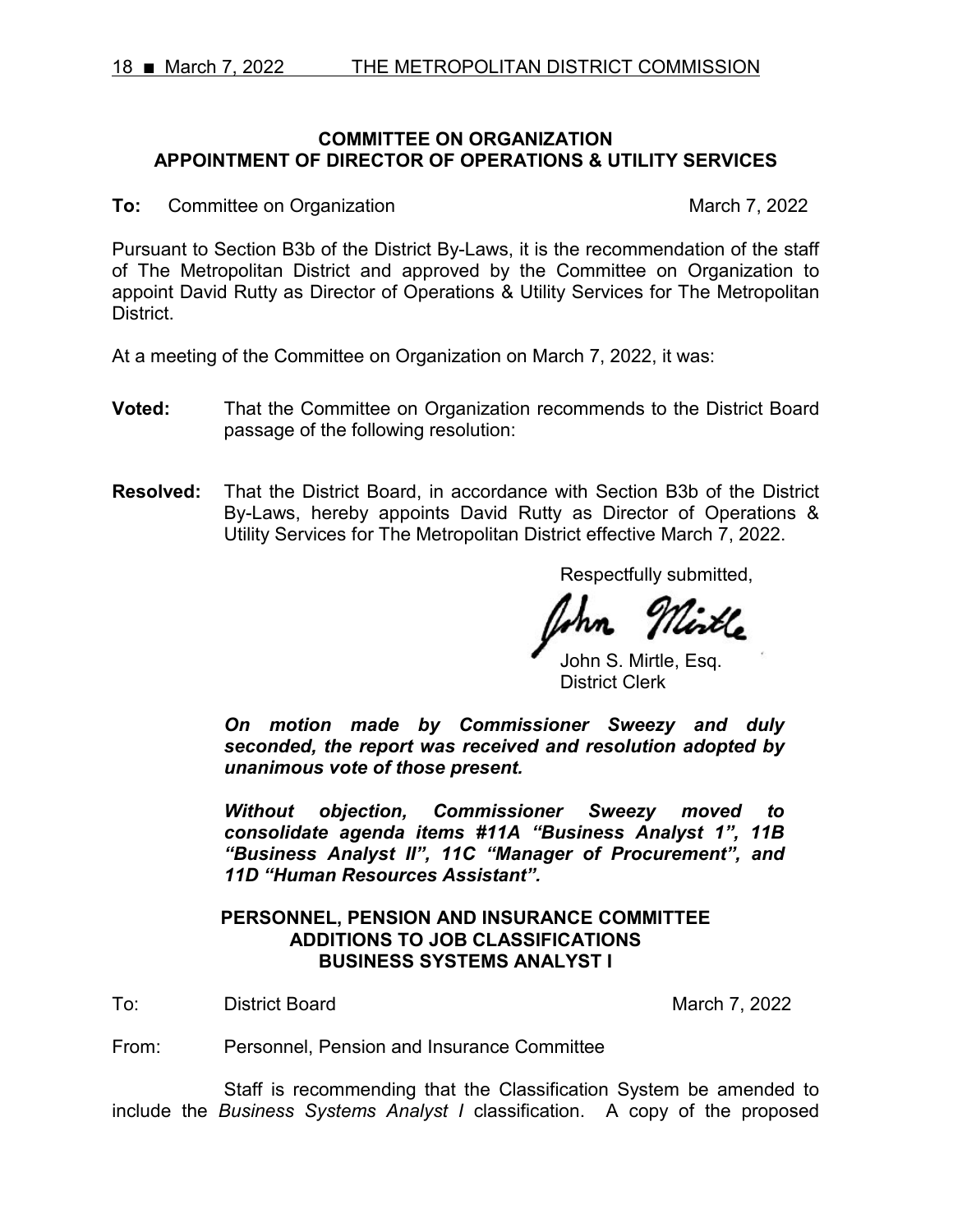Specification is attached. The salary allocation of EE10 (range of \$82,488.44 to \$107,234.98).

This proposed job specification changes will provide a mid-level IT role to help attract qualified candidates to best support Information Systems capabilities. In this role, the Business Systems Analyst I will learn District Information Systems and be able to advance to the next level.

It is therefore RECOMMENDED that it be:

- VOTED: That the Personnel, Pension and Insurance Committee recommend to the District Board passage of the following resolution:
- RESOLVED: That the Job Specification for Business Systems Analyst I be amended to include the Business Systems Analyst I classification allocated to EE10 (copy of job specification attached).

Respectfully submitted,

lirtl**e** 

John S. Mirtle, Esq. District Clerk

### **METROPOLITAN DISTRICT COMMISSION CLASSIFICATION DESCRIPTION**

**CLASSIFICATION TITLE: BUSINESS SYSTEMS ANALYST I**

### **JOB SUMMARY**

The purpose of this classification is to assist higher level classifications with professional administrative work involving the operational support of administrative systems and in the delivery of solutions for technical project requirements. Assists with developing and deploying approved solutions collaboration with business partners and external service providers. Supports changes providing clear communication, documentation and training to users.

### **ESSENTIAL FUNCTIONS**

The following duties are normal for this position. The omission of specific statements of the duties does not exclude them from the classification if the work is similar, related, or a logical assignment for this classification. Other duties may be required and assigned.

- Supports business groups to advance projects and support business objectives.
- Creates, develops and analyzes functional requirements of system to improve business processes.
- Manages requirements to ensure that they are documented properly and easy to find for future reference.
- Updates requirement traceability information and record requirements status in the course of the project.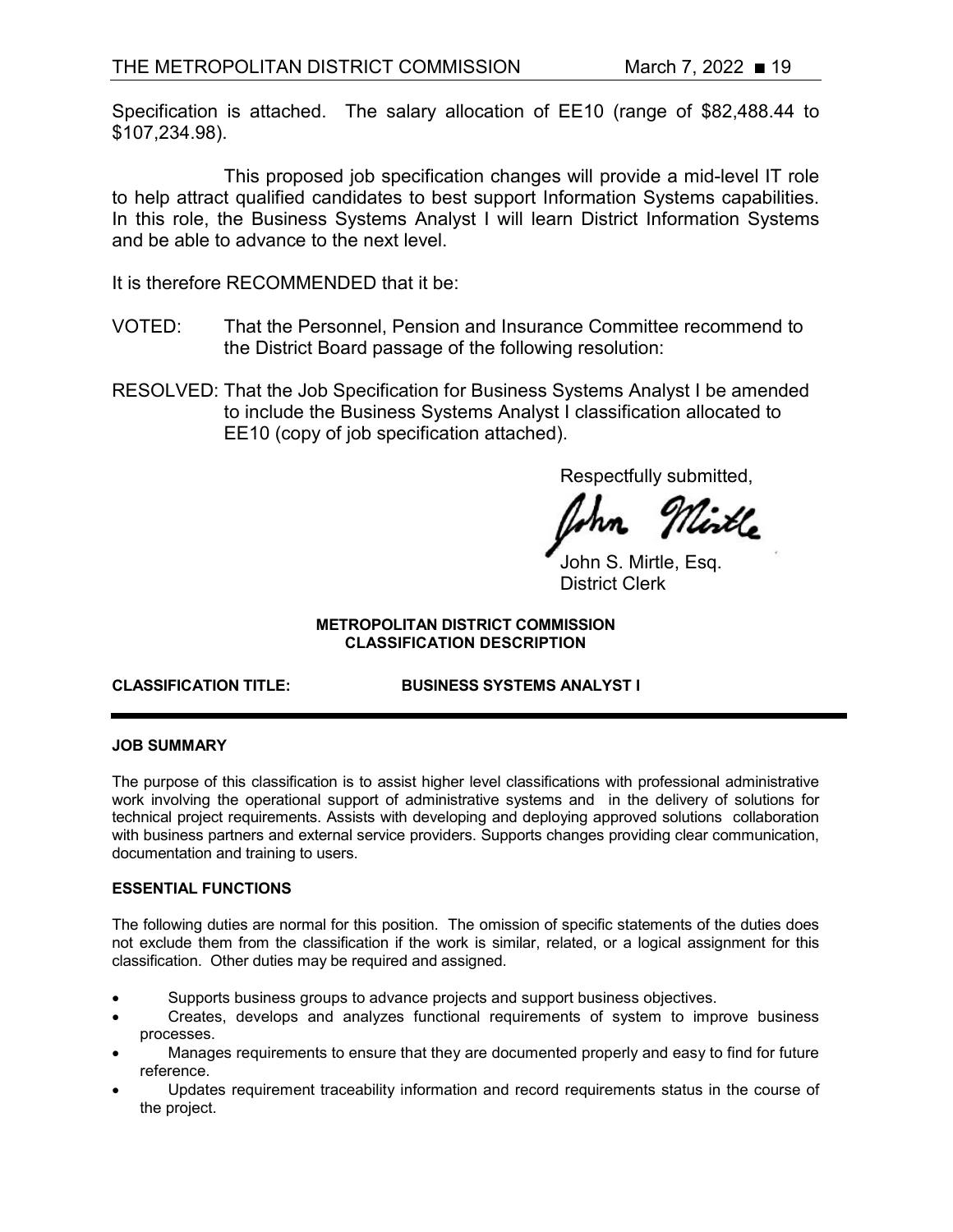# 20 ■ March 7, 2022 THE METROPOLITAN DISTRICT COMMISSION

- Monitors changes to baseline requirements using approved change management processes and tools.
- Contributes to the development of test plans and test scripts, and perform test execution.
- Coordinates resolution of Enterprise Systems support issues with IT staff, suppliers and functional users
- Maintains support of technical solutions and maintains service levels for the Business.
- Assists with information gathering and in the preparation of reports.
- Keeps current on new technologies by reading literature, attending conferences and seminars, taking classes, and participating in technical societies, as appropriate.
- Performs special assignments, as directed; researches business problems; drafts and presents recommendations.
- Attends training sessions, seminars, and staff meetings; and provides training to other District staff as assigned.

#### **SUPERVISION RECEIVED**

Works under the general supervision of the Director of Information Technology.

#### **MINIMUM QUALIFICATIONS**

Bachelor's degree in Business Analytics, Management Information Systems, Computer Science, Finance, Business Administration, or a related field, supplemented by two (2) years previous experience or any equivalent combination of education, training, and experience which provides the requisite knowledge, skills, and abilities for this job.

#### **SPECIAL REQUIREMENTS**

Must have a valid driver's license. Others to be defined based on specific skills being recruited for at the time.

#### **PERFORMANCE APTITUDES**

**Data Utilization**: Requires the ability to evaluate, audit, deduce, and/or assess data and/or information using established criteria. Includes exercise of discretion in determining actual or probable consequences, and in referencing such evaluation to identify and select alternatives.

**Human Interaction**: Requires the ability to apply principles of persuasion and/or influence.

**Equipment, Machinery, Tools, and Materials Utilization**: Requires the ability to operate, maneuver and/or control the actions of equipment, machinery, tools, and/or materials used in performing essential functions.

**Verbal Aptitude**: Requires the ability to utilize a wide variety of reference, descriptive, and/or advisory data and information.

**Mathematical Aptitude**: Requires the ability to perform addition, subtraction, multiplication and division; ability to calculate decimals and percentages; may include ability to perform mathematical operations with fractions; may include ability to compute discount, interest, profit and loss, ratio and proportion; and may include ability to calculate surface areas, volumes, weights, and measures.

**Functional Reasoning**: Requires the ability to apply principles of influence systems, such as motivation, incentive, and leadership. Ability to exercise independent judgment to apply facts and principles for developing approaches and techniques to problem resolution.

**Situational Reasoning**: Requires the ability to exercise the judgment, decisiveness and creativity required in situations involving the evaluation of information against sensory, judgmental, or subjective criteria, as opposed to that which is clearly measurable or verifiable.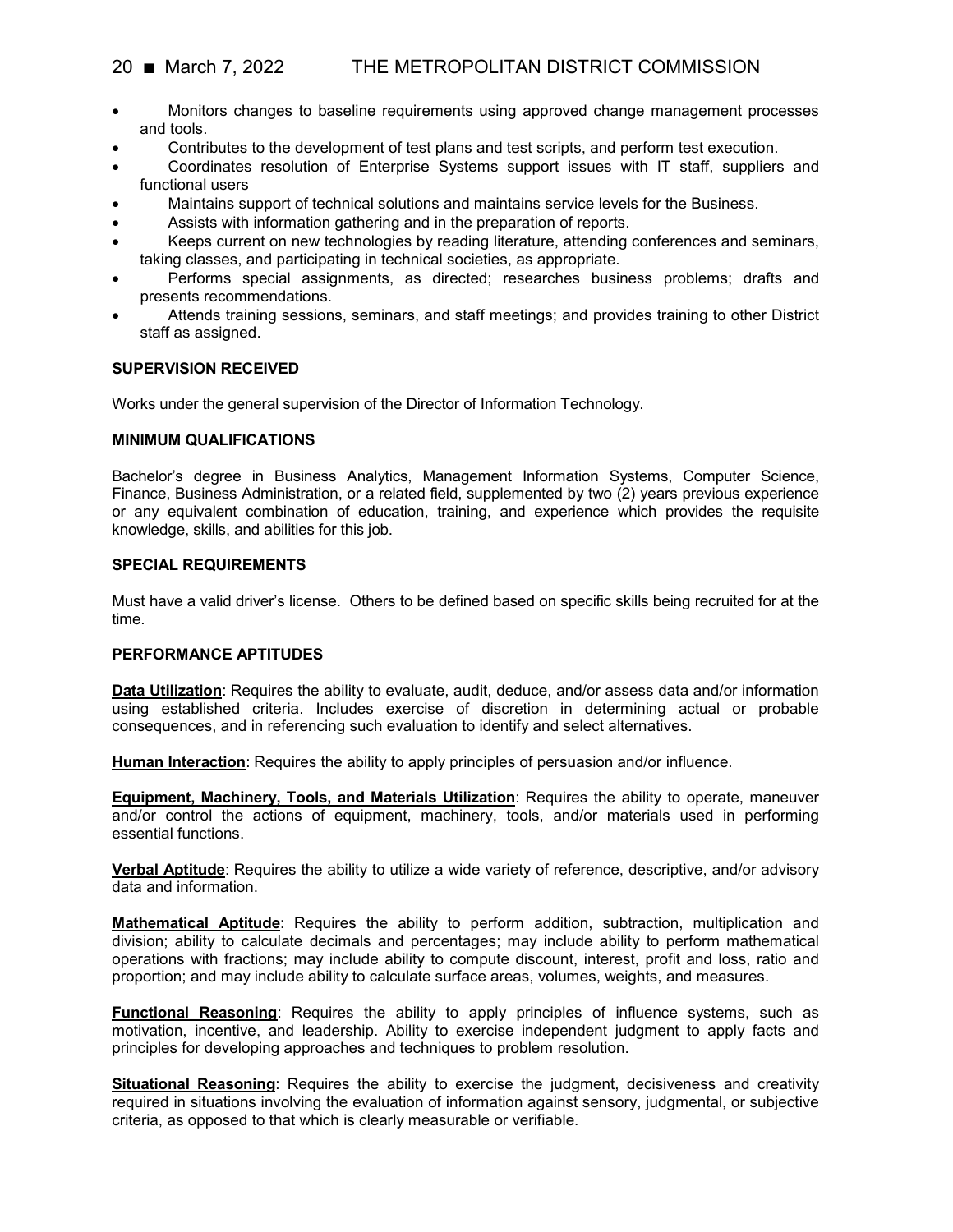### **ADA COMPLIANCE**

**Physical Ability**: Tasks involve the ability to exert light physical effort in sedentary to light work, but which may involve some lifting, carrying, pushing and/or pulling of objects and materials of light weight (5-10 pounds). Tasks may involve extended periods of time at a keyboard or work station.

**Sensory Requirements**: Some tasks require the ability to perceive and discriminate visual and/or auditory cues or signals. Some tasks require the ability to communicate orally.

**Environmental Factors**: Essential functions are regularly performed without exposure to adverse environmental conditions.

*The Metropolitan District Commission is an Equal Opportunity Employer. In compliance with the Americans with Disabilities Act, the Commission will provide reasonable accommodations to qualified individuals with disabilities and encourages both prospective and current employees to discuss potential accommodations with the employer.*

## **PERSONNEL, PENSION AND INSURANCE COMMITTEE REVISIONS TO JOB CLASSIFICATIONS BUSINESS SYSTEMS ANALYST**

To: Personnel, Pension and Insurance Committee for consideration on February 9, 2022

Staff is recommending that the Job Specifications and Title be amended for the current *Business Systems Analyst* classification to *Business Systems Analyst II*  with the proposed specification changes as attached. The salary allocation of EE12 would remain the same (range of \$ 90,934.71 to \$ 118,215.11).

This proposed job specification changes will be used to attract and retain qualified candidates with skills sets to help advance the capabilities of Information Systems.

It is therefore RECOMMENDED that it be:

- VOTED: That the Personnel, Pension and Insurance Committee recommend to the District Board passage of the following resolution:
- RESOLVED: That the *Business Systems Analyst* Job Specification be amended to change the title to *Business Systems Analyst II*, with the wording changes to the job specifications be amended as indicated on the above/attached with no change to the salary allocation EE12.

Mirtle

John S. Mirtle, Esa. District Clerk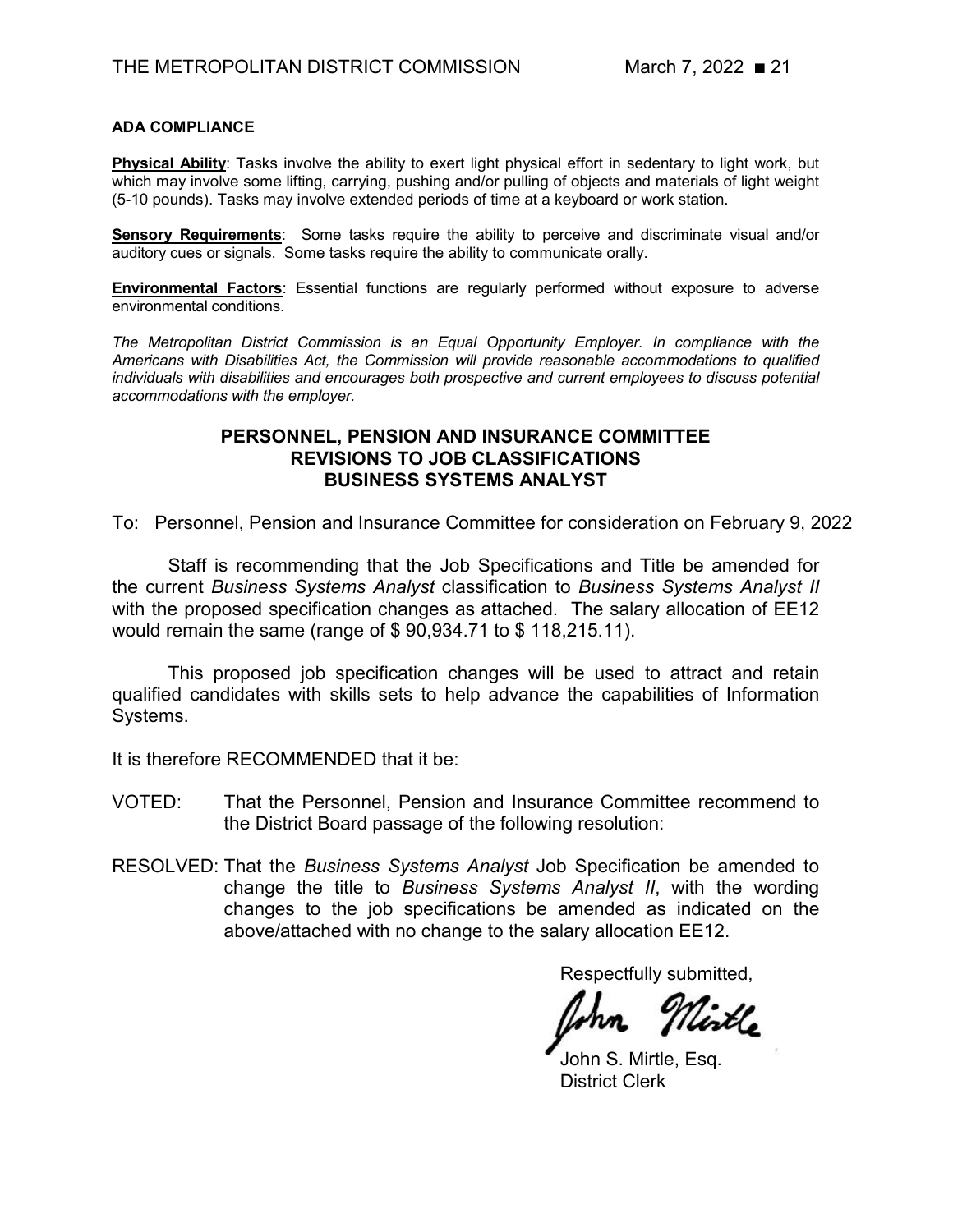# **METROPOLITAN DISTRICT COMMISSION CLASSIFICATION DESCRIPTION**

#### **CLASSIFICATION TITLE:** BUSINESS SYSTEMS ANALYST II

### **JOB SUMMARY**

The purpose of this classification is to perform- professional administrative work involving the study, analysis and assessment of administrative systems and business operations for the purpose of developing business solutions. management tools, and policies and procedures to improve business resilience, efficiency and effectiveness. Works with MDC business partners to assess requirements and identify the best-fit solution that will deliver sustainable results. Develop and deploy approved solutions through process improvement, application configuration or a combination of methods in close collaboration with business partners and external service providers. Manages changes providing clear communication, documentation and training to users. Documents system requirements, defines scope and objectives and creates and maintains system specifications that support best business practices. Duties include analyzing management operations, procedures and production, recommending improvements in problems

discovered, and coordinating programs and the implementation of improvements in them; and develops, administers and reports on assigned budgets.

## **ESSENTIAL FUNCTIONS**

The following duties are normal for this position. The omission of specific statements of the duties does not exclude them from the classification if the work is similar, related, or a logical assignment for this classification. Other duties may be required and assigned.

- Manage relationship between business process owners and IT to advance projects and develop business solutions.
- -Manages the expectations and requirements of the business and  $\prod_{\alpha\alpha}$ I
- Creates, develops and analyzes functional requirements of system to improve business processes. Establish and implement change control and best practices with regards to system maintenance, configuration, development testing, data integrity, etc.
	- -Review existing computer systems to understand capabilities, scheduling and workflow limitations, and make recommendations, including upgrading to and purchasing new equipment or software packages. Maintain, test and monitor computer systems and programs while coordinating installations of new programs and systems.
	-
	- Manages requirements to ensure that they are documented properly and easy to find for future reference.
	- Manages requirement traceability information and record requirements statuses across multiple projects.
	- Manages changes to baseline requirements using approved change management processes and tools.
	- · Leads the development of test plans and test scripts, and perform test execution.
	- Manages resolution of Enterorise Systems support issues with IT staff, suppliers and functional users.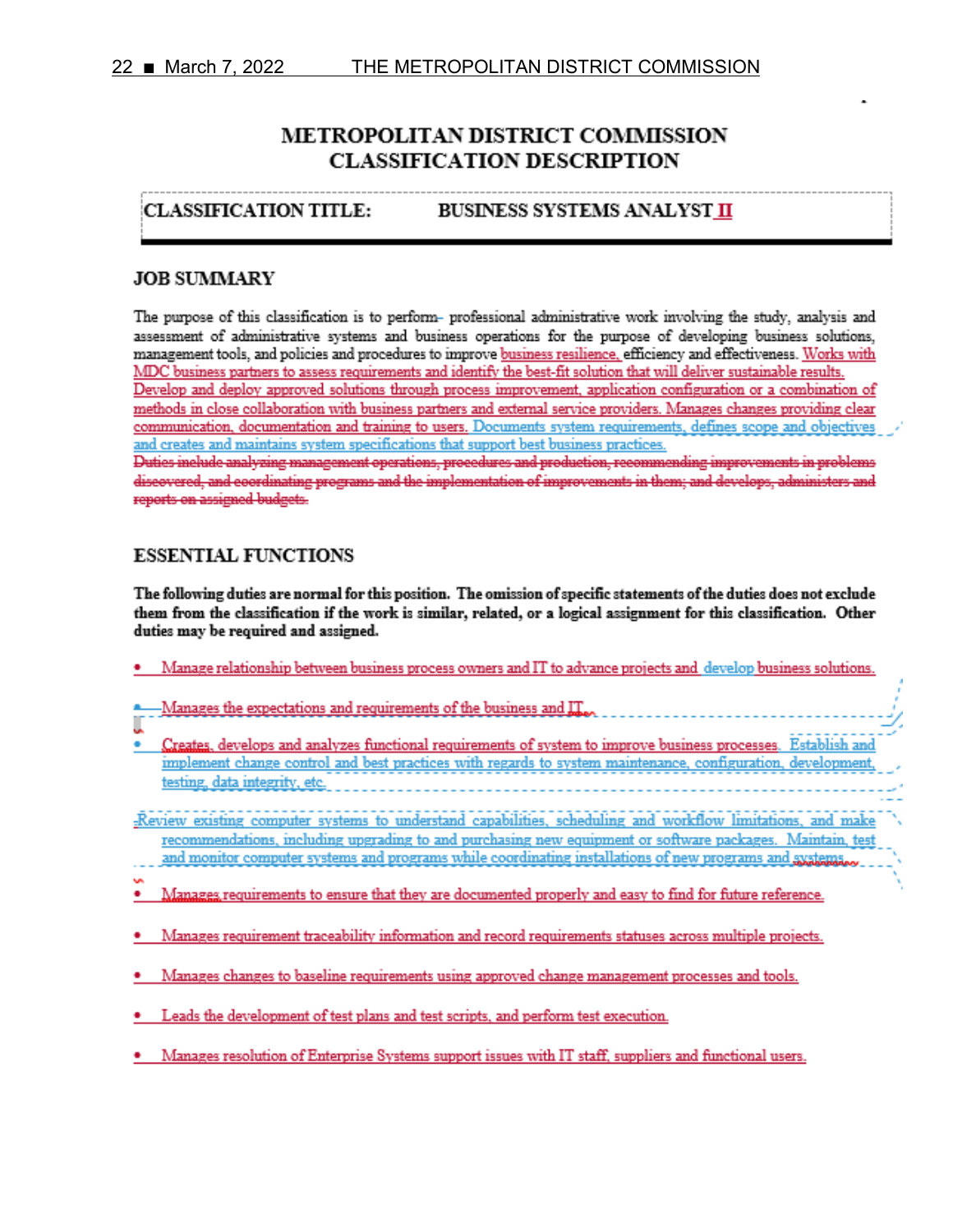Metropolitan District Commission . Business Systems Analyst

- Measures and manages service level agreements between IT and the Business.
- Manages and maintains the document management financial system. Organizes and maintains records, provides user and document permissions, and provides user system training.
- \* Creates and maintains document management architecture in the document management/content manager system. Configures the document management system for Clean Water Projects and Capital Improvement Projects.
- Greates workflows for the capital improvement projects.
- Compiles information; and prepares a variety of records and reports.
- . Leads market research on emerging tools, technologies and processes by reading literature, attending conferences
- 
- -Performs-Leads special assignments, as directed; researches management problems or new areas of management involvement; drafts and presents recommendations; and prepares and presents special reports.
- Attends training sessions, seminars, and staff meetings; and provides training to other District staff as assigned.

# **SUPERVISION RECEIVED**

Works under the general supervision of a the Director of Information Technology-Manager.

# MINIMUM QUALIFICATIONS

Bachelor's degree in Business Analytics, Management Information Systems, Computer Science, Finance, Business Administrationbusiness-administration, or a related field, supplemented by six (2-6) years previous experience and/or training involving analysis of business systems and the use of common database and spreadsheet software; or any equivalent combination of education, training, and experience which provides the requisite knowledge, skills, and abilities for this job.

## **SPECIAL REQUIREMENTS**

Must have a valid driver's license. To be defined based on specific skills being recruited for at the time.Nene-

## PERFORMANCE APTITUDES

Data Utilization: Requires the ability to evaluate, audit, deduce, and/or assess data and/or information using established criteria. Includes exercise of discretion in determining actual or probable consequences, and in referencing such evaluation to identify and select alternatives.

Human Interaction: Requires the ability to apply principles of persuasion and/or influence.

Equipment, Machinery, Tools, and Materials Utilization: Requires the ability to operate, maneuver and/or control the actions of equipment, machinery, tools, and/or materials used in performing essential functions.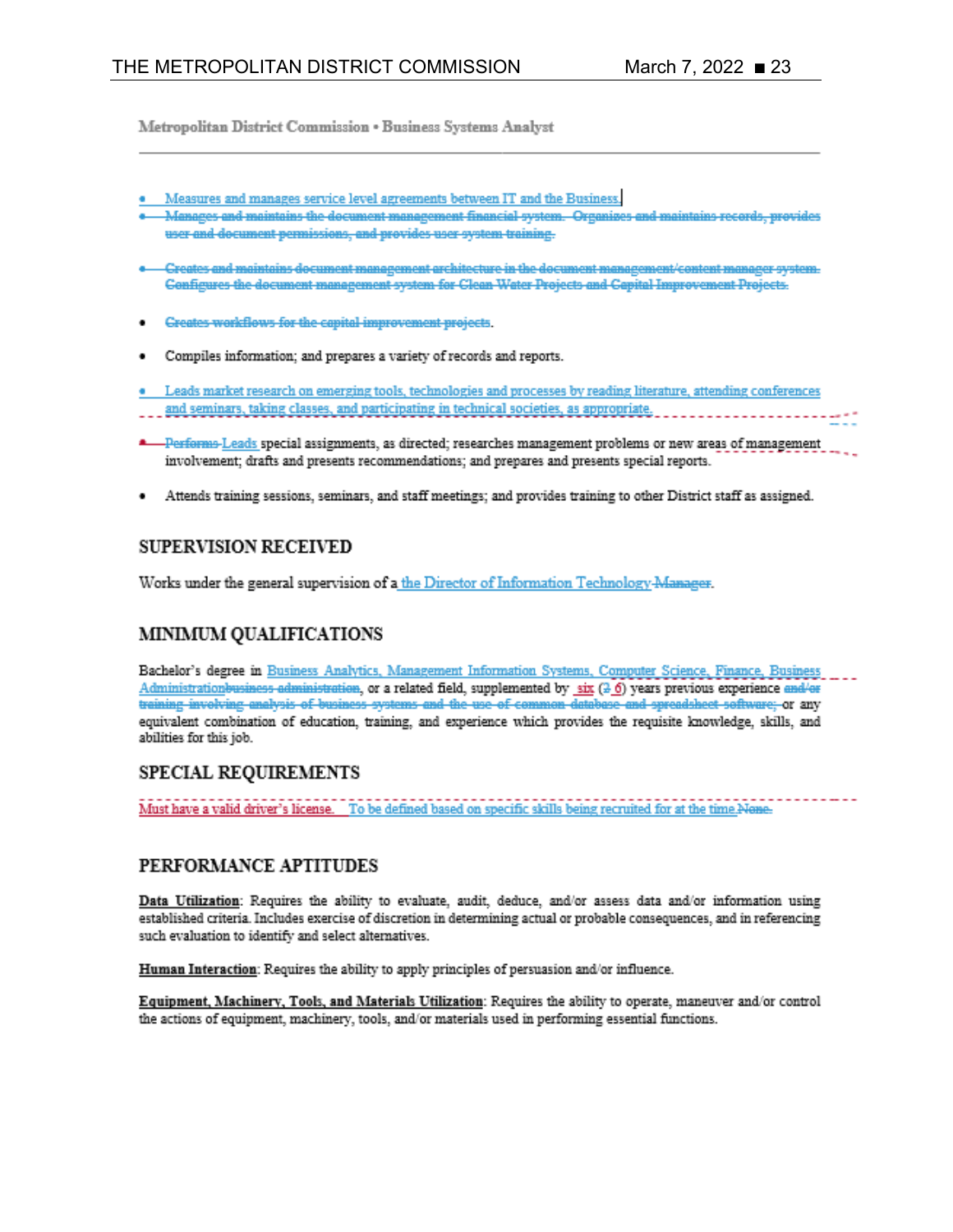Verbal Aptitude: Requires the ability to utilize a wide variety of reference, descriptive, and/or advisory data and information.

Mathematical Aptitude: Requires the ability to perform addition, subtraction, multiplication and division; ability to calculate decimals and percentages; may include ability to perform mathematical operations with fractions; may include ability to compute discount, interest, profit and loss, ratio and proportion; and may include ability to calculate surface areas, volumes, weights, and measures.

Functional Reasoning: Requires the ability to apply principles of influence systems, such as motivation, incentive, and leadership. Ability to exercise independent judgment to apply facts and principles for developing approaches and techniques to problem resolution.

Situational Reasoning: Requires the ability to exercise the judgment, decisiveness and creativity required in situations involving the evaluation of information against sensory, judgmental, or subjective criteria, as opposed to that which is clearly measurable or verifiable.

### **ADA COMPLIANCE**

Physical Ability: Tasks involve the ability to exert light physical effort in sedentary to light work, but which may involve some lifting, carrying, pushing and/or pulling of objects and materials of light weight (5-10 pounds). Tasks may involve extended periods of time at a keyboard or work station.

Sensory Requirements: Some tasks require the ability to perceive and discriminate visual and/or auditory cues or signals. Some tasks require the ability to communicate orally.

Environmental Factors: Essential functions are regularly performed without exposure to adverse environmental conditions.

The Metropolitan District Commission is an Equal Opportunity Employer. In compliance with the Americans with Disabilities Act, the Commission will provide reasonable accommodations to qualified individuals with disabilities and encourages both prospective and current employees to discuss potential accommodations with the employer.

### **PERSONNEL, PENSION AND INSURANCE COMMITTEE REVISIONS TO JOB DESCRIPTIONS MANAGER OF PROCUREMENT**

To: District Board March 7, 2022

From: Personnel, Pension and Insurance Committee

Staff is recommending that the Classification System be amended to include the revised position of *Manager of Procurement*. This position currently exists within the District's job classification structure and, as currently constituted, works under the general direction of the Chief Financial Officer. Staff recommends that this position work under the general direction of the Chief Administrator Officer. Additionally, staff recommends that language be amended in the Minimum Qualifications section of the job specification as follows. To remove language that states that practical experience is not an acceptable substitute for the degree requirement and to add language to allow for an equivalent combination of education, training, and experience.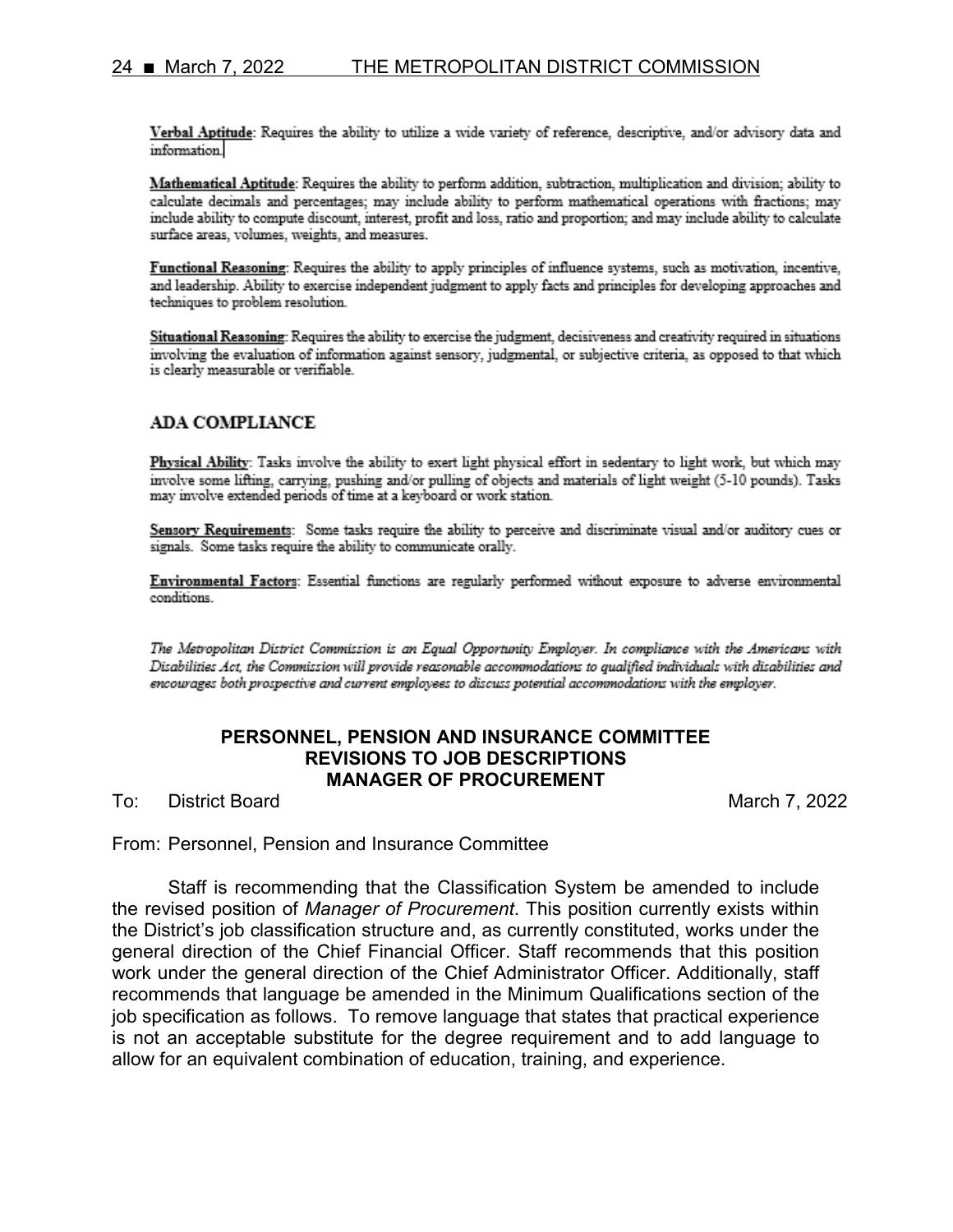At a meeting of the Personnel, Pension and Insurance Committee held on February 9, 2022, it was:

**Voted:** That the Personnel, Pension and Insurance Committee recommend to the District Board passage of the following resolution:

**Resolved:** That the job specification for *Manager of Procurement* be amended as recommended

Respectfully submitted,

John S. Mirtle, Esq. District Clerk

#### **METROPOLITAN DISTRICT COMMISSION CLASSIFICATION DESCRIPTION**

### **CLASSIFICATION TITLE: MANAGER OF PROCUREMENT**

#### **PURPOSE OF CLASSIFICATION**

The purpose of this classification is to manage the operations, staff, and resources of the District's purchasing/procurement functions. The Manager of Procurement is responsible for the development, implementation and management of policies and procedures related to the acquisition of materials and services required to support the District's operating and capital requirements. This position will work under the direction of the Chief Administrative Officer.

#### **ESSENTIAL FUNCTIONS**

The following duties are normal for this position. The omission of specific statements of the duties does not exclude them from the classification if the work is similar, related, or a logical assignment for this classification. Other duties may be required and assigned.

Plans and manages the District's procurement functions; develops and recommends procurement policies and procedures which facilitate securing the best quality materials, equipment, supplies and services at the best price; establishes work priorities and assignments; and allocates resources to meet the personnel, material and equipment needs of purchasing projects and operations.

Negotiates, creates, and manages contracts for all District functions. Works closely with technical staff to determine needs, provide organizational leadership in preparation, solicitation and evaluation of RFQs/RFPs/RFSs/RFIs. This also includes preparing cost/price analyses, acting as liaison between the District and contractors in administering and managing related contractual issues. Prepares written reports and correspondence as required. Maintains compliance files in accordance with the District policies/procedures. Maintains contacts with all pertinent markets in which the District will operate.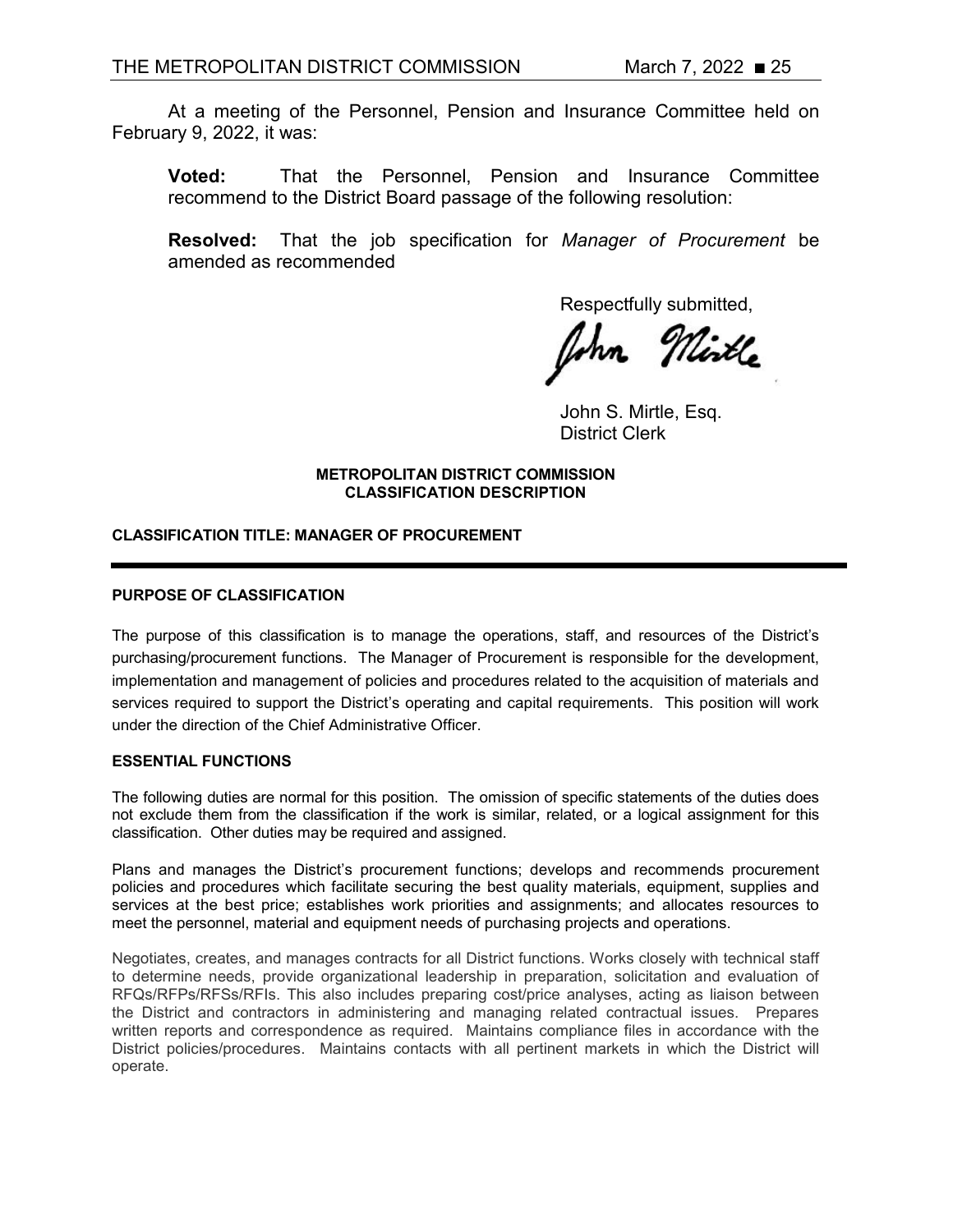## 26 ■ March 7, 2022 THE METROPOLITAN DISTRICT COMMISSION

Reviews and analyzes complex solicitations, budgetary estimates and price proposals from subcontractors/vendors in accordance with the District's Charter, labor, taxation, commercial and other applicable laws to determine reasonableness of prices and proposal terms and conditions.

Ensures procurement staff's compliance with procurement and subcontracting policies as adopted by the District. Develops and recommends procurement structures that best utilize staff to achieve long and short-range goals.

Reviews documentation for all contracts and purchase orders involving large amounts to ensure compliance with industrial and government contract requirements and internal policies and procedures.

Exercises authority to execute contracts (up to the maximum amount of their delegated authority), negotiates and issues contract amendments (change orders), purchase orders, and agreements in accordance with the delegation of signature authority established by District management.

Maintains awareness of changes in government regulations and develops recommendations regarding the District's policies and practices.

Applies knowledge of commercial law, Federal Acquisition Regulations (FARs) and supplemental acquisition regulations of government agencies as they apply and influence aspects of contract administration, procurement, and subcontracting.

Develops, maintain and report on key performance indicators which highlight the Procurement function performance. Make recommendations for improving operational efficiency and control.

Documents and periodically review the internal control structure within the Procurement function to ensure proper compliance with all policies and procedures.

Communicates with managers, customers, other individuals and groups. Makes presentations at the Board of Finance and District Board Meetings, as required.

Develops, tracks and communicates objectives and goals for Procurement function personnel on an annual basis and manages the annual employee performance appraisal process. Provides timely feedback to all assigned direct reports regarding performance against objectives and goals on a quarterly basis.

Performs personnel management tasks in accordance with collective bargaining agreements applicable to staff including: conducting interviews and making recommendations for applicant selection; assigning work; establishing performance expectations; providing training and opportunities for employee development; providing guidance and advice regarding difficult issues; ensuring safe work practices; evaluating employee performance; counseling employees; implementing disciplinary action or making recommendations for disciplinary action as necessary; taking other personnel actions, such as reclassifications as needed.

Operates a personal computer proficiently, and general office equipment as necessary to complete essential functions, to include highly skilled use of word processing, spreadsheet, database, or other system software.

Performs other related duties as assigned.

#### **MINIMUM QUALIFICATIONS**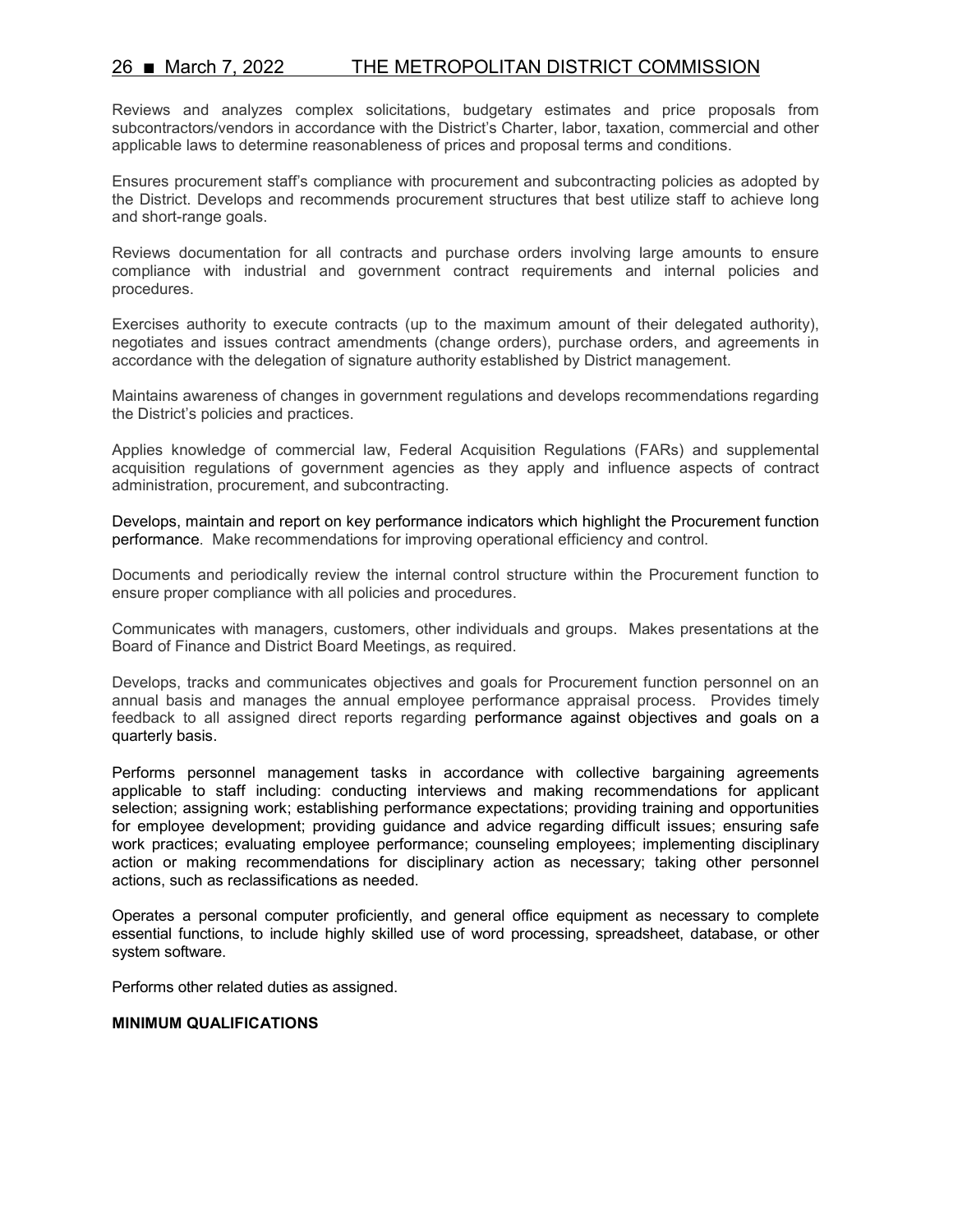Bachelor's Degree in Business, Finance, Accounting or related field with a minimum of seven (7) years of procurement management experience and a minimum of five (5) years of experience in public sector procurement (federal, state or local government), or any equivalent combination of education, training, and experience which provides the requisite knowledge, skills and abilities for this job. Practical experience is not an acceptable substitute for degree requirement. Master's Degree in Business Administration and/or professional certification such as Certified Public Purchasing Officer, Certified Professional Purchasing Manager Officer, Certified Professional Purchasing Manager, or equivalent certifications are desirable.

### **SPECIAL REQUIREMENTS**

Must have a valid driver's license.

#### **PERFORMANCE APTITUDES**

**Data Utilization**: Requires the ability to coordinate, manage, strategize, and/or correlate data and/or information. Includes exercise of judgment in determining time, place and/or sequence of operations. Includes referencing data analyses to determine necessity for revision of organizational components.

**Human Interaction**: Requires the ability to apply principles of persuasion and/or influence over others in coordinating activities of a project, program, or designated area of responsibility; and to apply principles of persuasion and/or influence over others in a supervisory capacity.

**Equipment, Machinery, Tools, and Materials Utilization**: Requires the ability to operate, maneuver and/or control the actions of equipment, machinery, tools, and/or materials used in performing essential functions.

**Verbal Aptitude**: Requires the ability to utilize a wide variety of reference, descriptive, and/or advisory data and information.

**Mathematical Aptitude**: Requires the ability to perform addition, subtraction, multiplication, and division; ability to calculate decimals and percentages; may require ability to utilize principles of fractions and/or interpret graphs.

**Functional Reasoning**: Requires the ability to apply principles of influence systems, such as motivation, incentive, and leadership. Ability to exercise independent judgment to apply facts and principles for developing approaches and techniques to problem resolution.

**Situational Reasoning**: Requires the ability to exercise the judgment, decisiveness and creativity required in situations involving the evaluation of information against sensory, judgmental, or subjective criteria, as opposed to that which is clearly measurable or verifiable.

#### **ADA COMPLIANCE**

**Physical Ability**: Tasks involve the ability to exert light physical effort in sedentary to light work, but which may involve some lifting, carrying, pushing and/or pulling of objects and materials of light weight (5-10 pounds). Tasks may involve extended periods of time at a keyboard or workstation.

**Sensory Requirements**: Some tasks require the ability to perceive and discriminate sounds, and visual cues or signals. Some tasks require the ability to communicate orally.

**Environmental Factors**: Tasks are regularly performed without exposure to adverse environmental conditions.

*The Metropolitan District Commission is an Equal Opportunity Employer. In compliance with the Americans with Disabilities Act, the Commission will provide reasonable accommodations to qualified individuals with disabilities and encourages both prospective and current employees to discuss potential accommodations with the employer.*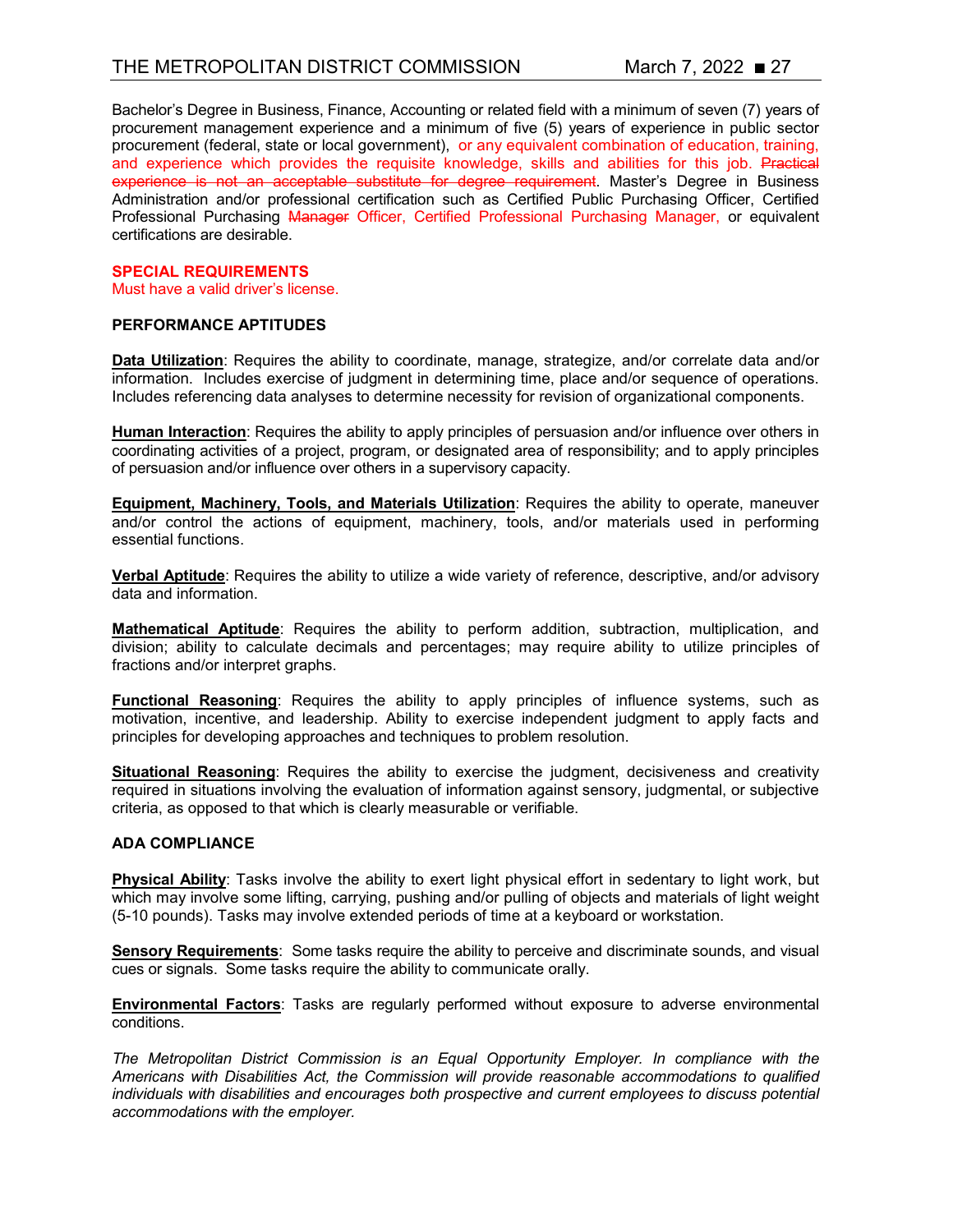### **PERSONNEL, PENSION AND INSURANCE COMMITTEE ADDITION TO CLASSIFICATION SYSTEM HUMAN RESOURCES ASSISTANT**

To: District Board March 7, 2022

From: Personnel, Pension and Insurance Committee

Staff is recommending that the Classification System be amended to include the *Human Resources Assistant* classification. A copy of the proposed Specification is attached. The salary allocation of EE06 (range of \$72,714.88 to \$87,257.86).

This proposed job specification will fill a gap in the current structure of HR. This will enhance the District's opportunity to attract and retain qualified Human Resources candidates while also providing a structure for growth and advancement within the HR structure. In this role, the Human Resources Assistant will learn more about Human Resources and the District and will be able to advance to the next level positions which will help with succession planning and institutional knowledge.

At a meeting of the Personnel, Pension and Insurance Committee held on February 9, 2022, it was:

- VOTED: That the Personnel, Pension and Insurance Committee recommend to the District Board passage of the following resolution:
- RESOLVED: That the Job Specification for Human Resources Assistant position be adopted and allocated to EE06 (copy of job specification attached).

Respectfully submitted,

Nirtle

John S. Mirtle, Esq. District Clerk

**METROPOLITAN DISTRICT COMMISSION CLASSIFICATION DESCRIPTION**

CLASSIFICATION TITLE: HUMAN RESOURCES ASSISTANT

#### **JOB SUMMARY**

This is responsible dedicated Human Resources position. Work involves providing support for various human resources programs, which may involve recruitment, selection, job classification, compensation, employee benefits, organizational effectiveness, labor relations, regulatory compliance, performance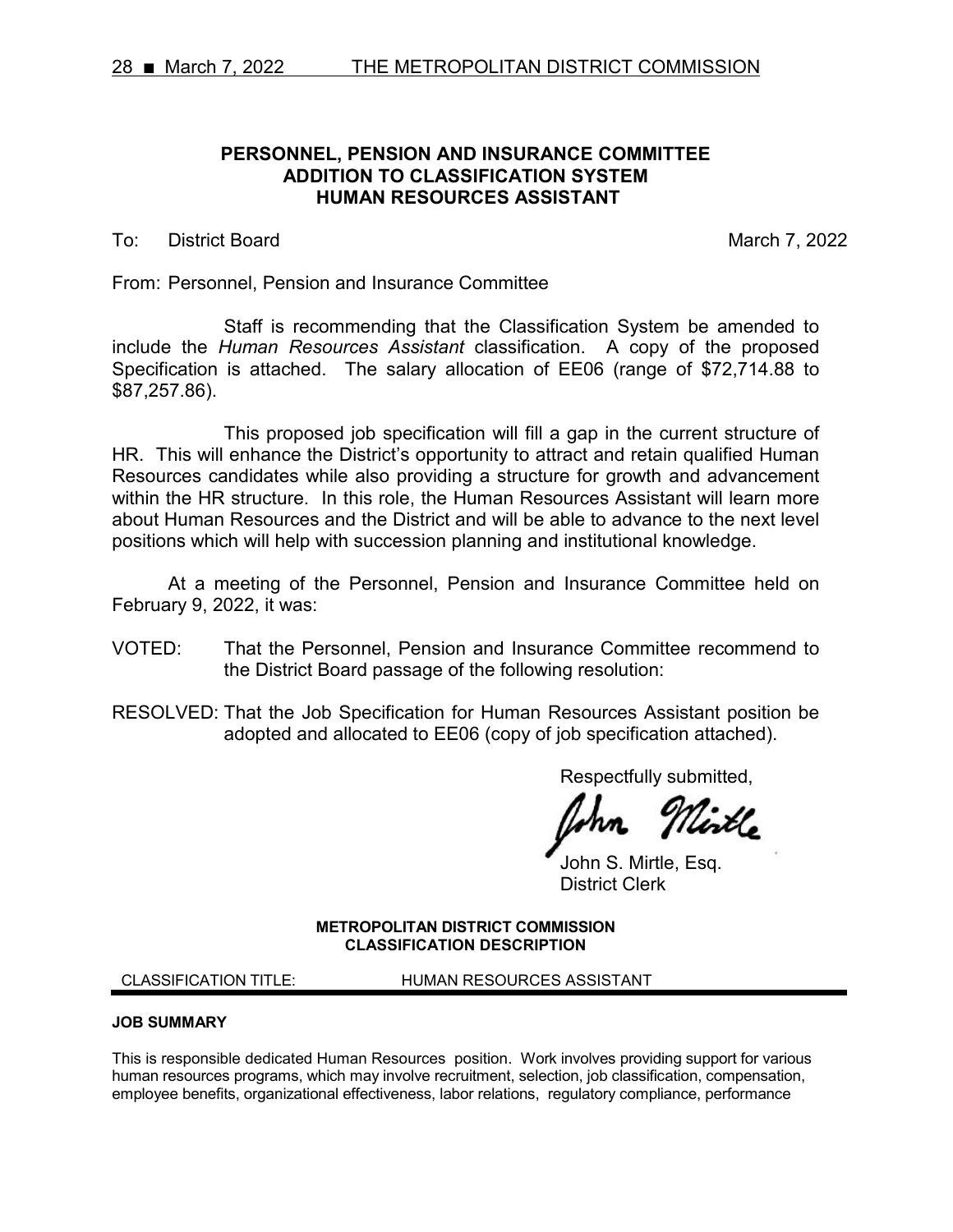evaluation, payroll interaction, safety, worker's compensation, risk management, training/development, or other human resources issues.

### **ESSENTIAL FUNCTIONS**

The following duties are normal for this position. The omission of specific statements of the duties does not exclude them from the classification if the work is similar, related, or a logical assignment for this classification. Other duties may be required and assigned.

- Serves as a liaison to recruitment activities for the District. Actively and effectively partners with District constituents, throughout the recruitment and staffing processes. Guide hiring managers and other associated users through the online applicant tracking system, job posting and interview process. Answers questions from employees and applicants about employment procedures and policies, benefits, and other Human Resources-related topics.
- Supports business groups to advance projects and support business objectives
- Collaborates with third-party reference and pre-employment background checking vendors. Completes employment and other related verifications. Conducts new employee orientations, ensuring all appropriate documentation is completed within established time constraints and consistent with plan guidelines.
- Maintains timely and accurate data on both internal systems and the District HRIS system in compliance with established data integrity standards. Works with the Human Resources staff to process new employee payroll set-up and inputs and maintains Human Resource records.
- Actively participates in the evaluation of existing HR business and technological processes in an effort to continuously improve operational effectiveness.
- Assists the HR management team in the preparation and tracking of valuable professional learning and developmental opportunities for the District community. Coordinates in person and online training programs for District employees.
- Assists in multiple aspects of Workers' Compensation claims. Working in conjunction with the appropriate parties, ensures absences are recorded and continued follow-up is completed. Acts as a liaison between the supervisor, employee and insurance carrier when appropriate.
- Assists with annual compliance reporting. Assists with the preparation of documentation in support of departmental audits, unemployment and/or insurance claims, labor relations, salary surveys, Affirmative Action Plan statistics.
- Actively participates in various annual HR projects, initiatives, programs and special events as necessary and/or appropriate.
- Performs other duties of a similar or related level and assists with special projects as necessary or assigned.

#### **SUPERVISION RECEIVED**

Works under the general supervision of the Director of Human Resources.

#### **MINIMUM QUALIFICATIONS**

Bachelor's Degree in Human Resources, Public Administration, Industrial Relations, or a closely related field; supplemented by a minimum of two (2) years previous experience and/or training that includes personnel administration in a union or corporate environment; or any equivalent combination of education, training, and experience which provides the requisite knowledge, skills, and abilities for this position.

### **SPECIAL REQUIREMENTS**

Must have a valid driver's license.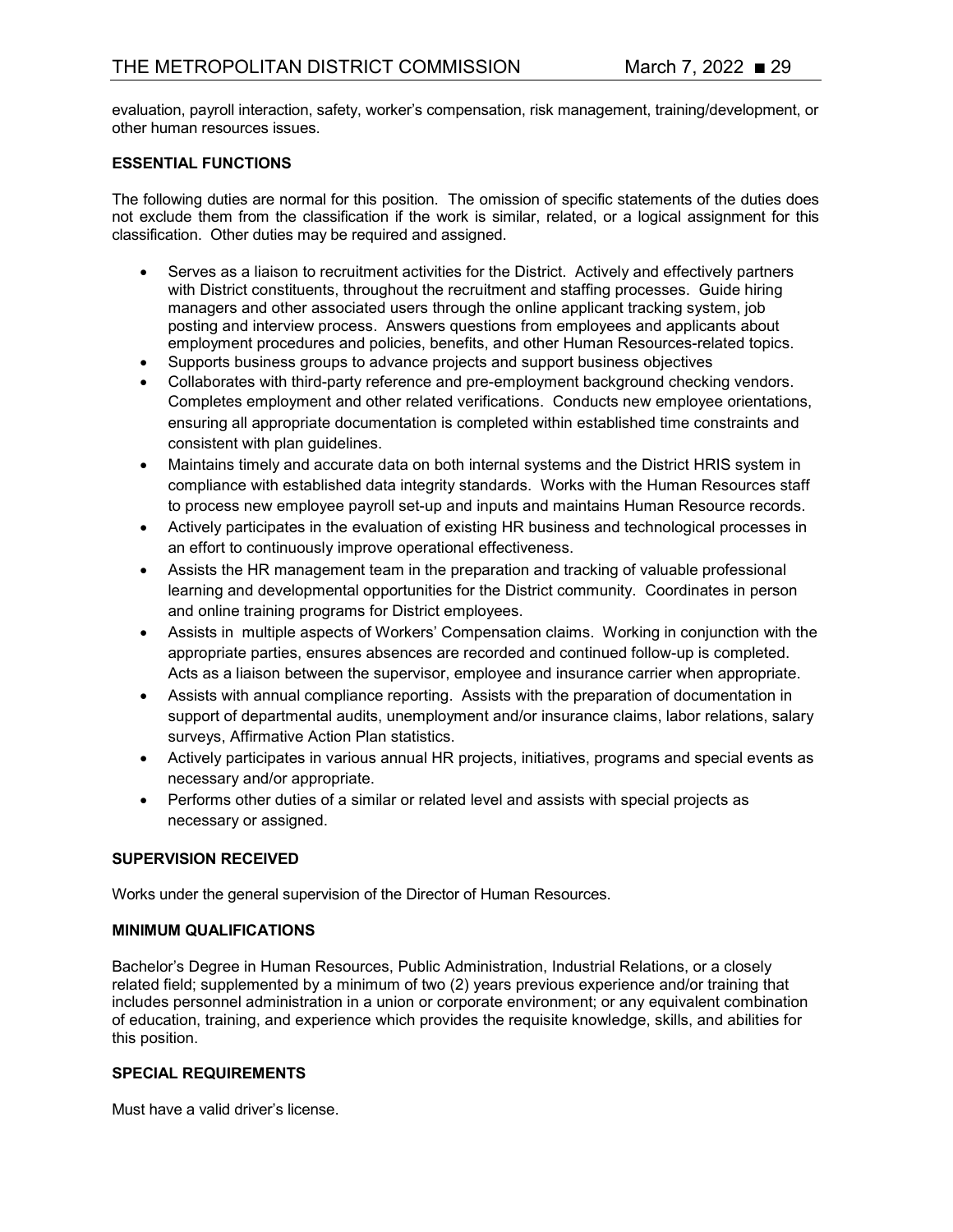#### **PERFORMANCE APTITUDES**

**Data Utilization**: Requires the ability to evaluate, audit, deduce, and/or assess data and/or information using established criteria. Includes exercise of discretion in determining actual or probable consequences, and in referencing such evaluation to identify and select alternatives.

**Human Interaction**: Requires the ability to apply principles of persuasion and/or influence.

**Equipment, Machinery, Tools, and Materials Utilization**: Requires the ability to operate, maneuver and/or control the actions of equipment, machinery, tools, and/or materials used in performing essential functions.

**Verbal Aptitude**: Requires the ability to utilize a wide variety of reference, descriptive, and/or advisory data and information.

**Mathematical Aptitude**: Requires the ability to perform addition, subtraction, multiplication and division; ability to calculate decimals and percentages; may include ability to perform mathematical operations with fractions; may include ability to compute discount, interest, profit and loss, ratio and proportion; and may include ability to calculate surface areas, volumes, weights, and measures.

**Functional Reasoning**: Requires the ability to apply principles of influence systems, such as motivation, incentive, and leadership. Ability to exercise independent judgment to apply facts and principles for developing approaches and techniques to problem resolution.

**Situational Reasoning**: Requires the ability to exercise the judgment, decisiveness and creativity required in situations involving the evaluation of information against sensory, judgmental, or subjective criteria, as opposed to that which is clearly measurable or verifiable.

#### **ADA COMPLIANCE**

**Physical Ability**: Tasks involve the ability to exert light physical effort in sedentary to light work, but which may involve some lifting, carrying, pushing and/or pulling of objects and materials of light weight (5-10 pounds). Tasks may involve extended periods of time at a keyboard or work station.

**Sensory Requirements**: Some tasks require the ability to perceive and discriminate visual and/or auditory cues or signals. Some tasks require the ability to communicate orally.

**Environmental Factors**: Essential functions are regularly performed without exposure to adverse environmental conditions.

*The Metropolitan District Commission is an Equal Opportunity Employer. In compliance with the Americans with Disabilities Act, the Commission will provide reasonable accommodations to qualified individuals with disabilities and encourages both prospective and current employees to discuss potential accommodations with the employer.*

> *On motion made by Commissioner Sweezy and duly seconded, the reports were received and resolutions adopted for agenda items #11A "Business Analyst 1", 11B "Business Analyst II", 11C "Manager of Procurement", and 11D "Human Resources Assistant" by unanimous vote of those present.*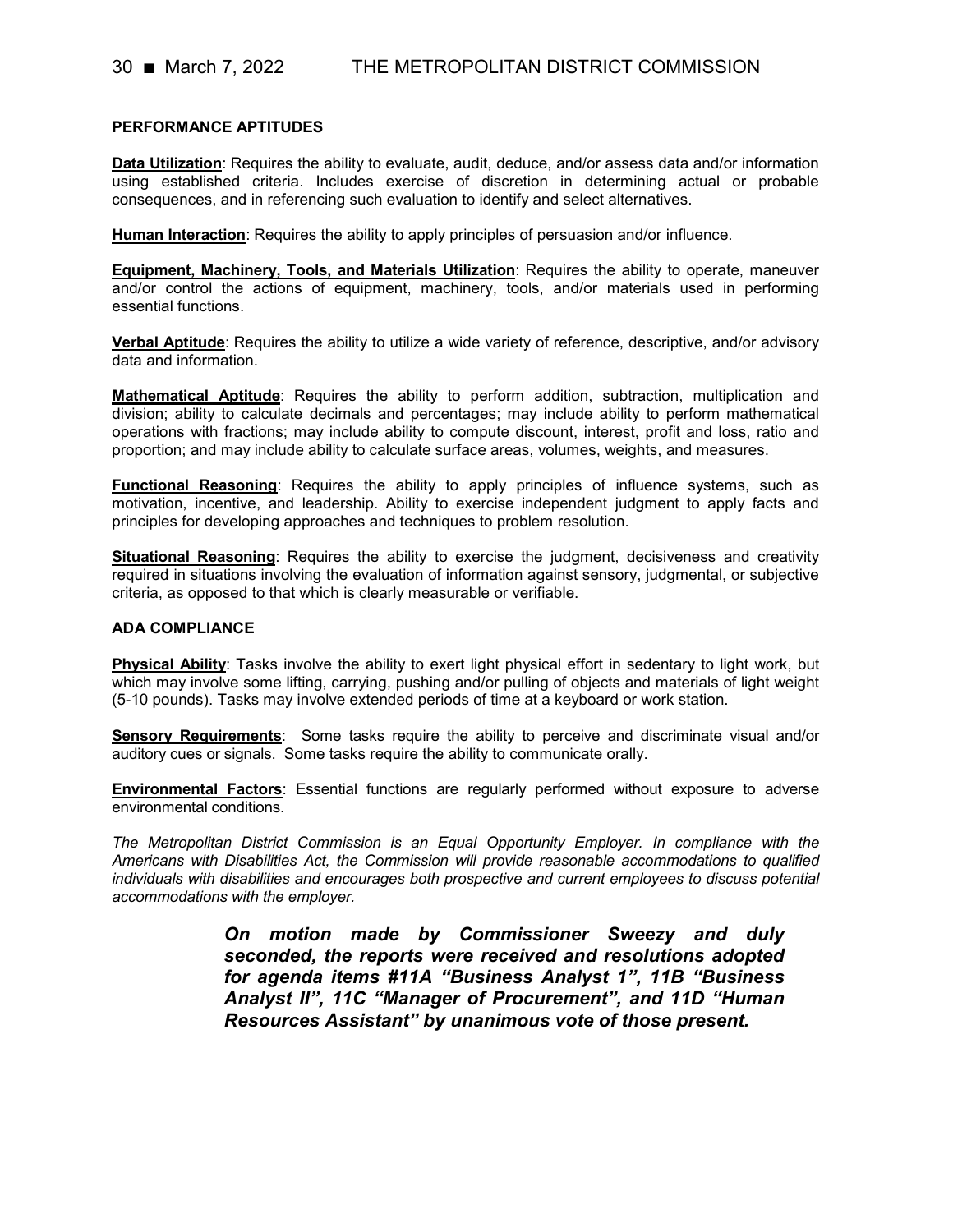# **BOARD OF FINANCE CLOSEOUT OF WATER, SEWER, COMBINED & CLEAN WATER PROJECTS WATER CAPITAL PROJECTS**

To: District Board March 7, 2022

From: Board of Finance

The District has undertaken the task of updating its Capital Improvement Project (CIP) records. The task includes the identification of projects which have been completed, cancelled, or had a change of scope. Based upon the review, District staff now recommends that the following projects be closed.

|                           |                    |      |                                    |               |                 |                        | <b>Remaining Balance</b> |
|---------------------------|--------------------|------|------------------------------------|---------------|-----------------|------------------------|--------------------------|
| <b>Project Definition</b> | Year               | BA   | <b>Project Description</b>         | Town          | <b>Budget</b>   | <b>Expended Amount</b> | (UnAuthorize)            |
|                           |                    |      |                                    |               |                 |                        |                          |
| C-09000/WAT.CW1227.01     | 2009               | 2120 | <b>Water Facility Improvements</b> | Various       | \$2,785,000.00  | \$<br>2,732,867.64     | Ś.<br>52,132.36          |
|                           | 2009 Total         |      |                                    |               | 2,785,000.00    | 2,732,867.64           | 52,132.36                |
| C-13005/WAT.CW1372.01     | 2013               | 2120 | Oakwood WMR                        | Bloomfield    | 1,850,000.00    | 430,519.64             | 1,419,480.36             |
| C-13012/WAT.CW1366.01     | 2013               | 2120 | <b>Wickham Hill Basins</b>         | East Hartford | 4,980,000.00    | 4,093,532.96           | 886,467.04               |
| C-99P13/WAT.CW1376.01     | 2013               | 2120 | FY13-Paving Program                | <b>MDC</b>    | 4,200,000.00    | 4,191,306.08           | 8,693.92                 |
|                           | 2013 Total         |      |                                    |               | 11,030,000.00   | 8,715,358.68           | 2,314,641.32             |
| C-14018/WDS.TM1314.01     | 2014               | 2120 | <b>UCONN Farmington HC</b>         | Farmington    | 5,000,000.00    | 3,431,182.40           | 1,568,817.60             |
| C-14005/WDS.TM0014.02     | 2014               | 2120 | Kilkenny Water Transmission Main   | West Hartford | 5,000,000.00    | 4,047,727.43           | 952,272.57               |
|                           | 2014 Total         |      |                                    |               | 10,000,000.00   | 7,478,909.83           | 2,521,090.17             |
| C-15020/WTF.FA00015.01    | 2015               | 2120 | <b>WTF Upgrades</b>                | Various       | 1,000,000.00    | 996, 101.62            | 3,898.38                 |
| C-15039/WDS.TM0115.02     | 2015               | 2120 | WMR-Buckingham Street              | Hartford      | 600,000.00      | 545,805.09             | 54,194.91                |
|                           | 2015 Total         |      |                                    |               | 1,600,000.00    | 1,541,906.71           | 58,093.29                |
| C-16002/WDS.TM0016.01     | 2016               | 2120 | Water Supply Improvement-Raw Water | Barkhamsted   | 500,000.00      | 488,321.48             | 11,678.52                |
| C-16003/WDS.TM0516.01     | 2016               | 2120 | Bloomfield Transmission Main Ext   | Bloomfield    | 8,000,000.00    | 5,489,752.30           | 2,510,247.70             |
|                           | 2016 Total         |      |                                    |               | 8,500,000.00    | 5,978,073.78           | 2,521,926.22             |
|                           |                    |      |                                    |               |                 |                        |                          |
|                           | <b>Grand Total</b> |      |                                    |               | \$33,915,000.00 | \$<br>26,447,116.64    | \$<br>7,467,883.36       |
|                           |                    |      |                                    |               |                 |                        |                          |

At a meeting of the Board of Finance on February 9, 2022, it was:

Voted: That the Board of Finance recommends to the District Board passage of the following resolution:

Resolved: That the District Board approves appropriation closeouts for the projects listed above.

Urtl**e** 

John S. Mirtle, Esq. District Clerk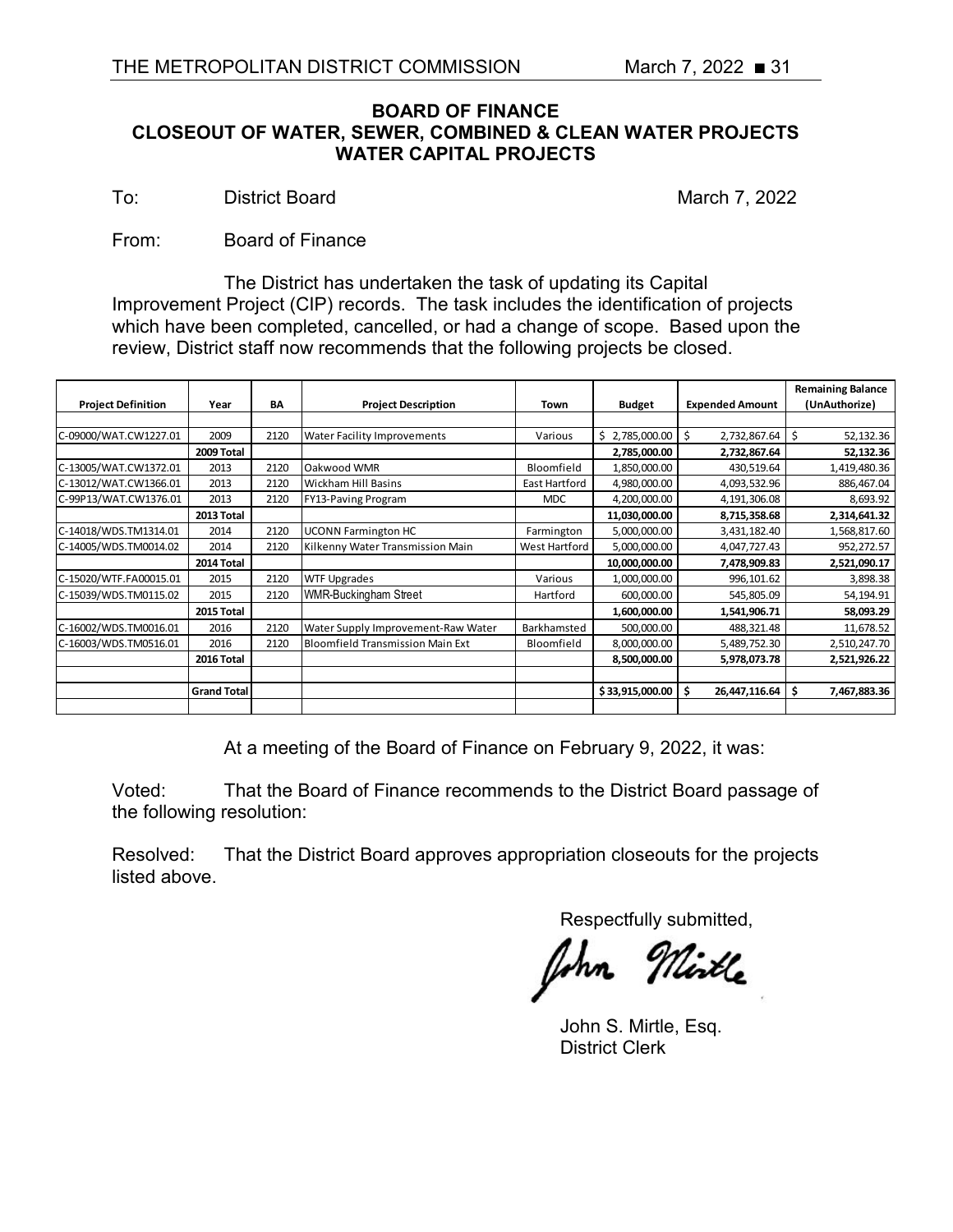# **SEWER CAPITAL PROJECTS**

To: District Board March 7, 2022

From: Board of Finance

The District has undertaken the task of updating its Capital Improvement Project (CIP) records. The task includes the identification of projects which have been completed, cancelled, or had a change of scope. Based upon the review, District staff now recommends that the following projects be closed.

|                           |                    |      |                                    |            |                    |                        | <b>Remaining Balance</b> |
|---------------------------|--------------------|------|------------------------------------|------------|--------------------|------------------------|--------------------------|
| <b>Project Definition</b> | Year               | BA   | <b>Project Description</b>         | Town       | <b>Budget</b>      | <b>Expended Amount</b> | (UnAuthorize)            |
|                           |                    |      |                                    |            |                    |                        |                          |
| C-10007/WWA.CS1153.01     | 2010               | 2110 | <b>WPC Electrical System</b>       | <b>MDC</b> | Ś.<br>4,280,000.00 | \$<br>3,797,482.96     | \$<br>482,517.04         |
|                           | 2010 Total         |      |                                    |            | 4,280,000.00       | 3,797,482.96           | 482,517.04               |
| C-12008/WWA.CS1188.01     | 2012               | 2110 | WPC Renewal & Replacement          | <b>MDC</b> | 3,000,000.00       | 2,965,449.82           | 34,550.18                |
|                           | 2012 Total         |      |                                    |            | 3,000,000.00       | 2,965,449.82           | 34,550.18                |
| C-14015/SCS.SR0514.01     | 2014               | 2110 | Sewer Replacement-Packard & Daniel | Bloomfield | 3,000,000.00       | 1,523,392.17           | 1,476,607.83             |
| C-99V14/SCS.EQ0014.01     | 2014               | 2110 | Backwater Valve                    | <b>MDC</b> | 750,000.00         | 750,000.00             |                          |
|                           | 2014 Total         |      |                                    |            | 3,750,000.00       | 2,273,392.17           | 1,476,607.83             |
| C-15021/SCS.SR0015.01     | 2015               | 2110 | Bond Street Area Sewer Rehab       | Hartford   | 1,400,000.00       | 1,047,835.23           | 352,164.77               |
| C-15025/SCS.SR0015.06     | 2015               | 2110 | Sewer Rehabilitation Program       | <b>MDC</b> | 5,000,000.00       | 3,314,560.55           | 1,685,439.45             |
|                           | 2015 Total         |      |                                    |            | 6,400,000.00       | 4,362,395.78           | 2,037,604.22             |
| C-16005/SCS.SR0016.01     | 2016               | 2110 | Sewer Rehabilitation Program       | <b>MDC</b> | 3,600,000.00       | 3,599,999.30           | 0.70                     |
|                           | 2016 Total         |      |                                    |            | 3,600,000.00       | 3,599,999.30           | 0.70                     |
| C-19013/SCS.SR0019.04     | 2019               | 2110 | Various Sewer Pipe Rehabilitation  | <b>MDC</b> | 5,000,000.00       | 4,964,499.58           | 35,500.42                |
|                           | 2019 Total         |      |                                    |            | 5,000,000.00       | 4,964,499.58           | 35,500.42                |
|                           |                    |      |                                    |            |                    |                        |                          |
|                           | <b>Grand Total</b> |      |                                    |            | \$26,030,000.00    | \$.<br>21,963,219.61   | 4,066,780.39<br>-S       |

At a meeting of the Board of Finance on February 9, 2022, it was:

Voted: That the Board of Finance recommends to the District Board passage of the following resolution:

Resolved: That the District Board approves appropriation closeouts for the projects listed above.

Mirtle John.

John S. Mirtle, Esq. District Clerk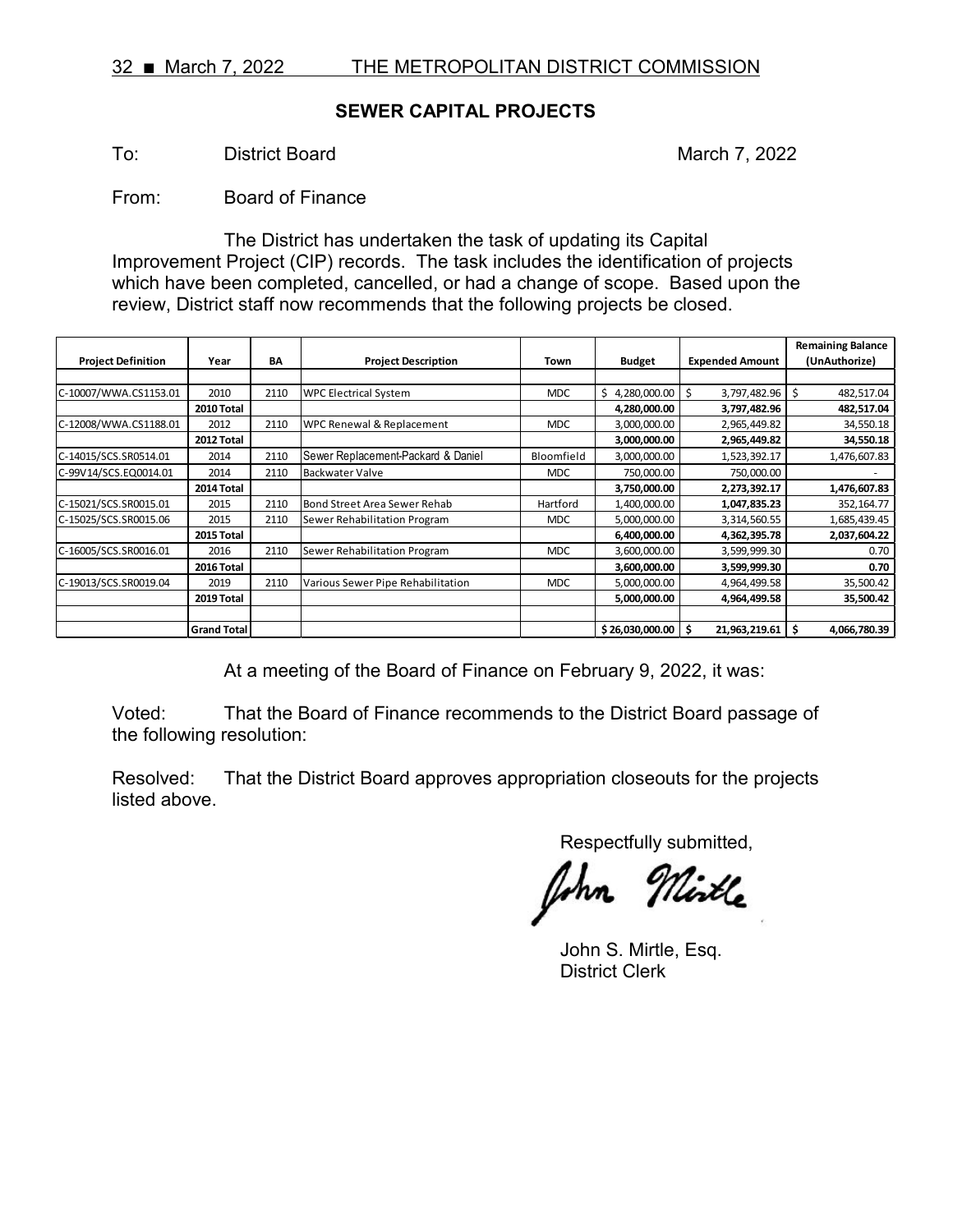# **COMBINED CAPITAL PROJECTS**

To: District Board March 7, 2022

From: Board of Finance

The District has undertaken the task of updating its Capital Improvement Project (CIP) records. The task includes the identification of projects which have been completed, cancelled, or had a change of scope. Based upon the review, District staff now recommends that the following projects be closed.

|                           |             |    |                                          |            |                   |                        | <b>Remaining Balance</b> |
|---------------------------|-------------|----|------------------------------------------|------------|-------------------|------------------------|--------------------------|
| <b>Project Definition</b> | Year        | BA | <b>Project Description</b>               | Town       | <b>Budget</b>     | <b>Expended Amount</b> | (UnAuthorize)            |
|                           |             |    |                                          |            |                   |                        |                          |
| C-13014/COM.CFP178.01     | 2013        |    | 2130 Communications System               | <b>MDC</b> | Ś<br>1,000,000.00 | \$<br>566,477.58       | \$<br>433,522.42         |
| C-13015/COM.CFP183.01     | 2013        |    | 2130 Information Technology-Applications | <b>MDC</b> | 5,000,000.00      | 4,901,260.62           | 98,739.38                |
| C-13016/COM.CFP184.01     | 2013        |    | 2130 Information Technology-Hardware     | <b>MDC</b> | 5,000,000.00      | 4,882,537.23           | 117,462.77               |
|                           | 2013 Total  |    |                                          |            | 11,000,000.00     | 10,350,275.43          | 649,724.57               |
| C-16008/COM.EQ0016.01     | 2016        |    | 2130 Information Technology-Upgrades     | <b>MDC</b> | 5,000,000.00      | 4,865,048.88           | 134,951.12               |
|                           | 2016 Total  |    |                                          |            | 5,000,000.00      | 4,865,048.88           | 134,951.12               |
| C-99F17/COM.VE0017.01     | 2017        |    | 2130 Fleet Replacement                   | <b>MDC</b> | 800,000.00        | 791,761.96             | 8,238.04                 |
|                           | 2017 Total  |    |                                          |            | 800,000.00        | 791,761.96             | 8,238.04                 |
| C-18004/COM.EQ0018.01     | 2018        |    | 2130 Information Technology-Equipment    | <b>MDC</b> | 7,500,000.00      | 7,449,126.00           | 50,874.00                |
|                           | 2018 Total  |    |                                          |            | 7,500,000.00      | 7,449,126.00           | 50,874.00                |
| C-99F19/COM.VE0019.01     | 2019        |    | 2130 Fleet Replacement                   | <b>MDC</b> | 1,700,000.00      | 1,696,103.73           | 3,896.27                 |
|                           | 2019 Total  |    |                                          |            | 1,700,000.00      | 1,696,103.73           | 3,896.27                 |
| C1H02                     | 2020        |    | 2130 Survey & Construction               | <b>MDC</b> | 4,500,000.00      | 3,674,461.35           | 825,538.65               |
| C1H03                     | 2020        |    | 2130 Engineering Services                | <b>MDC</b> | 4,000,000.00      | 3,627,477.76           | 372,522.24               |
| C1H04                     | 2020        |    | 2130 Construction Services               | <b>MDC</b> | 2,000,000.00      | 1,561,094.76           | 438,905.24               |
| C1H05                     | 2020        |    | 2130 Technical Services                  | <b>MDC</b> | 4,000,000.00      | 3,453,713.23           | 546,286.77               |
|                           | 2020 Total  |    |                                          |            | 14,500,000.00     | 12,316,747.10          | 2,183,252.90             |
|                           |             |    |                                          |            |                   |                        |                          |
|                           | Grand Total |    |                                          |            | \$40,500,000.00   | Ś.<br>37,469,063.10    | \$<br>3,030,936.90       |

At a meeting of the Board of Finance on February 9, 2022, it was:

Voted: That the Board of Finance recommends to the District Board passage of the following resolution:

Resolved: That the District Board approves appropriation closeouts for the projects listed above.

John S. Mirtle, Esq. District Clerk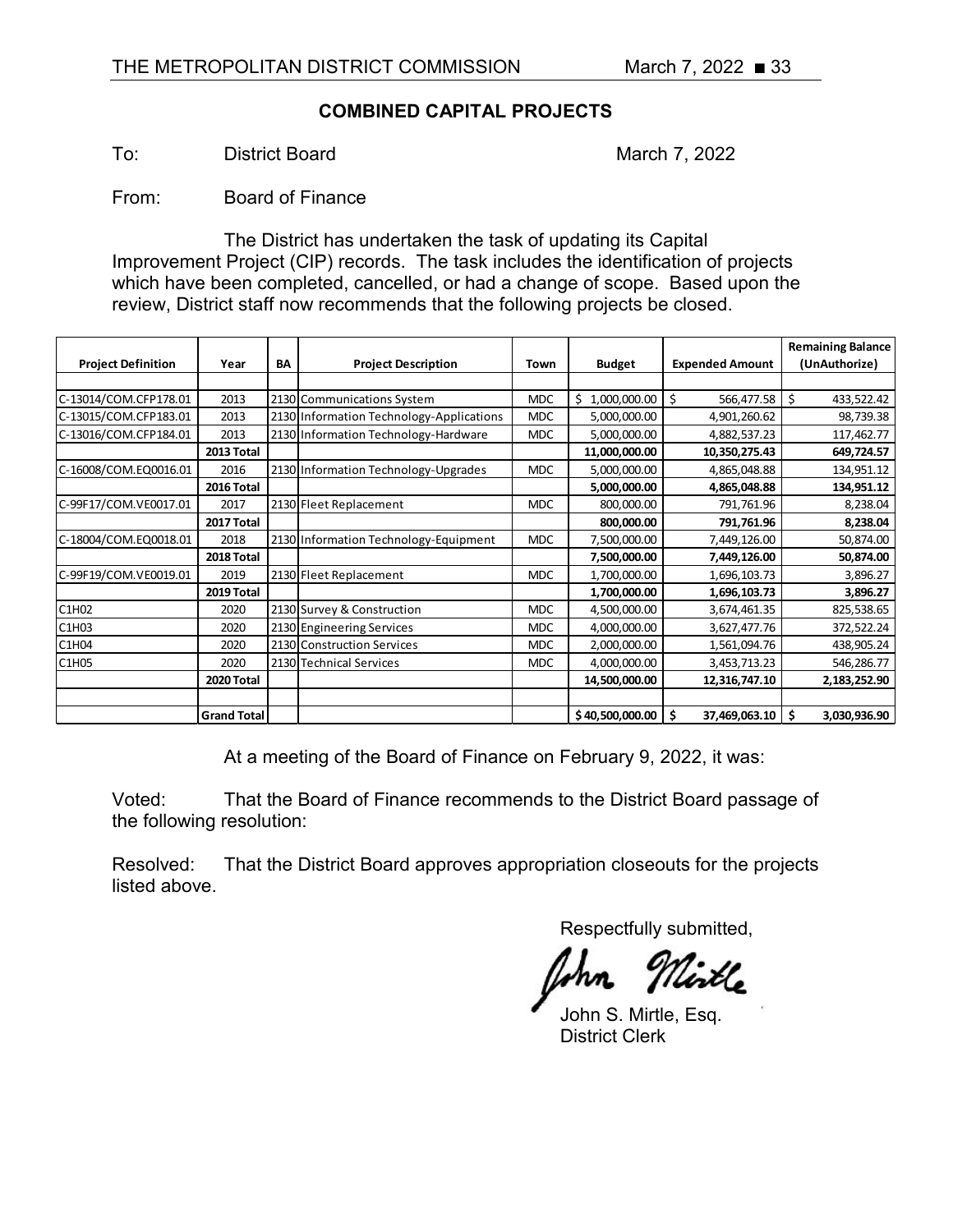# **CLEAN WATER FUND PROJECTS**

To: District Board March 7, 2022

From: Board of Finance

The District has undertaken the task of updating its Clean Water Fund Projects records. The task includes the identification of projects which have been completed, cancelled, or had a change of scope. Based upon the review, District staff now recommends that the following projects be closed.

|                           |      |                    |                              |            |                        |                        | <b>Remaining Balance</b> |
|---------------------------|------|--------------------|------------------------------|------------|------------------------|------------------------|--------------------------|
| <b>Project Definition</b> | Year | BA                 | <b>Project Description</b>   | Town       | <b>Budget</b>          | <b>Expended Amount</b> | (UnAuthorize)            |
|                           |      |                    |                              |            |                        |                        |                          |
| C-10008/CW1.NSSTOW.02     | 2010 | 2300               | 2010 Tower Ave South         | Hartford   | \$<br>$10,000.00$ \$   | 10,000.00              | \$                       |
| C-11006/CW1.WTFHAR.18     | 2011 | 2300               | 2011 Wet Weather Expansion   | Hartford   | 31,494,239.87          | 31,494,239.87          |                          |
| C-12001/CW1.SSONWT.07     | 2012 | 2300               | 2012 Cedar Newington         | Newington  | 3,937,769.30           | 3,937,769.30           |                          |
| C-12010/CW1.SSORKH.07     | 2012 | 2300               | 2012 RH Interceptor          | Rocky Hill | 32,862,055.42          | 32,862,055.42          |                          |
| C-13000/CW1.SSOGEN.13     | 2013 | 2300               | 2013 SSO Elimination         | <b>MDC</b> | 1,604,178.02           | 1,604,178.02           |                          |
| C-13001/CW1.SSSPAR.11     | 2013 | 2300               | 2013 Green Infrastructure    | Hartford   | 605,082.99             | 605,082.99             |                          |
| C-13018/CW1.WTFHAR.20     | 2013 | 2300               | 2013 WWEP #2012-20           | Hartford   | 90,168,900.86          | 90,168,900.86          |                          |
|                           |      | 2300 Total         |                              |            | 160,682,226.46         | 160,682,226.46         |                          |
| C-13013/CW2.WTFRKH.04     | 2013 | 2400               | 2013 RHWPCF Cap & Up         | Rocky Hill | 57,616,907.66          | 57,616,907.66          |                          |
| C-15007/CW2.CSOGEN.17     | 2015 | 2400               | 2015 Large Diameter Clean    | <b>MDC</b> | 5,146,489.08           | 5,146,489.08           |                          |
| C-15038/CW2.SSOGEN.16     | 2015 | 2400               | 2015 CMOM Plan Updates       | <b>MDC</b> | 85,515.92              | 85,515.92              |                          |
| C-16010/CW2.WTFHAR.25     | 2016 | 2400               | 2016 Ash Lagoon Cl.          | Hartford   | 123,883.27             | 123,883.27             |                          |
| C-16011/CW2.SSSPAR.13     | 2016 | 2400               | 2016 Bartholomew Avenue      | Hartford   | 83,699.01              | 83,699.01              |                          |
| C-16013/CW2.WTFRKH.05     | 2016 | 2400               | 2016 RHWPCF Outfall          | Rocky Hill | 3,869,454.64           | 3,869,454.64           |                          |
| C-17003/CW2.CSOGRA.05     | 2017 | 2400               | 2017 North Branch Park River | Hartford   | 709,818.89             | 709,818.89             |                          |
|                           |      | 2400 Total         |                              |            | 67,635,768.47          | 67,635,768.47          |                          |
|                           |      |                    |                              |            |                        |                        |                          |
|                           |      | <b>Grand Total</b> |                              |            | $$228,317,994.93$ \ \$ | 228,317,994.93         | Ś                        |

At a meeting of the Board of Finance on February 9, 2022, it was:

Voted: That the Board of Finance recommends to the District Board passage of the following resolution:

Resolved: That the District Board approves appropriation closeouts for the projects listed above.

Respectfully submitted,

John S. Mirtle, Esq. District Clerk

*On motion made by Commissioner Magnan and duly seconded, the report was received and resolution adopted by unanimous vote of those present.*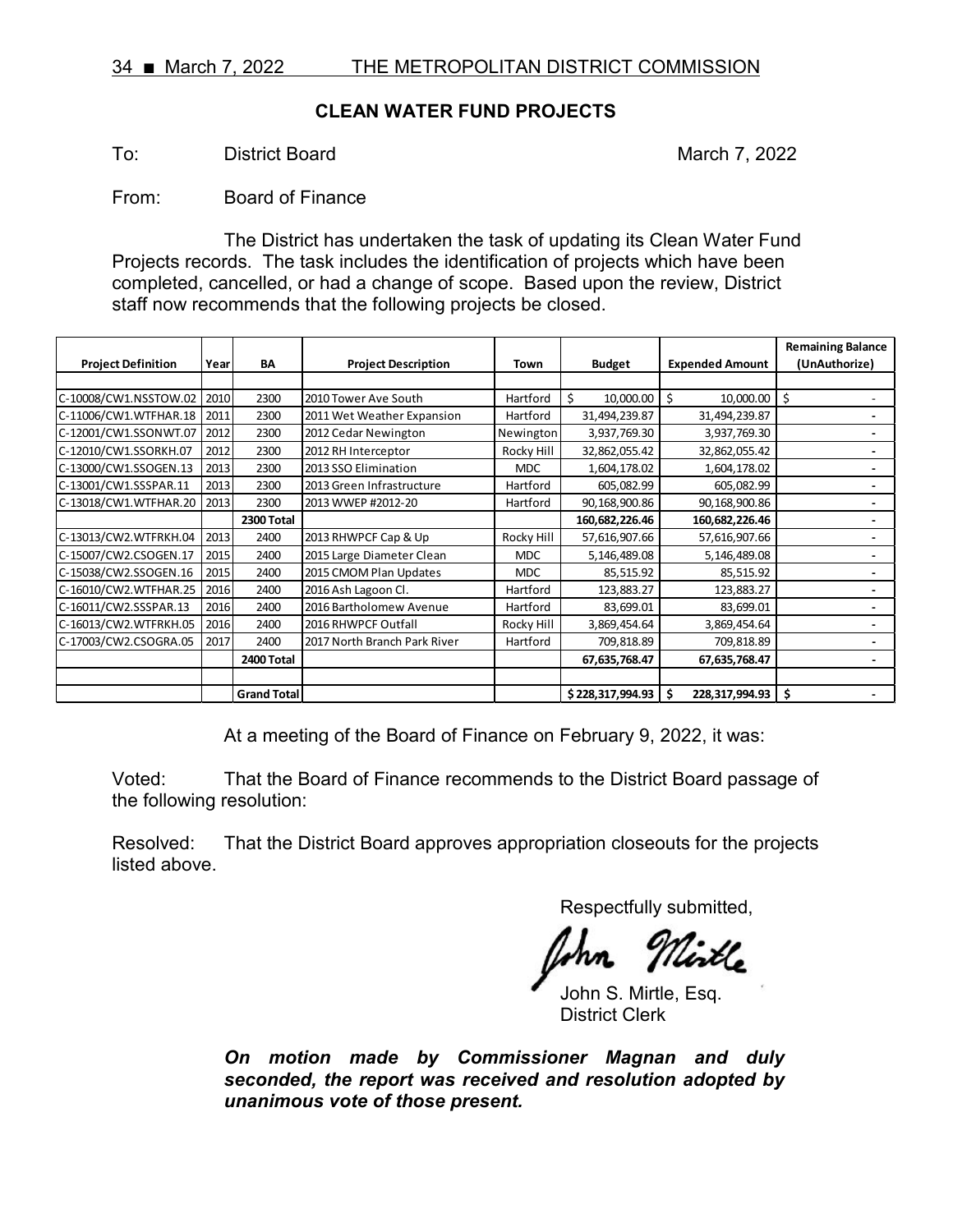# **BOARD OF FINANCE DISPOSITION OF SURPLUS LANDS**

To: District Board March 7, 2022

From: Board of Finance

At a meeting of the Board of Finance on February 9, 2022, it was:

Voted: That the Board of Finance recommends to the District Board passage of the following resolution:

Resolved: To establish a budget item for external services to be used in conjunction with staff services to pursue the "program" as described in the October 27, 2021 Board of Finance Resolution herein for 2022 and transfer the sum of \$50,000 from the "Legal-Collection" budget to a new line item within the legal budget for this purpose.

Respectfully submitted,

John S. Mirtle, Esq. District Clerk

*On motion made by Commissioner Magnan and duly seconded, the report was received and resolution adopted by unanimous vote of those present.*

# **SETTLEMENT OF PENDING LITIGATION DANIEL GIUNGI v MDC**

To: District Board March 7, 2022

**RESOLVED**, that pursuant to Section B2f of the By-Laws of The Metropolitan District, the Board of Commissioners of The Metropolitan District hereby authorizes District Counsel, or his designee, to settle the pending state lawsuit caption of *DANIEL GIUNGI V. ARIC SMITH & METROPOLITAN DISTRICT COMMISSION* Docket No. HHD-CV21-6140020, for the total sum of \$40,000.00, subject to the proper execution of any and all documents reasonably necessary to effect said settlement, including but not limited to a general release and the formal withdrawal of said action.

John Mirtle